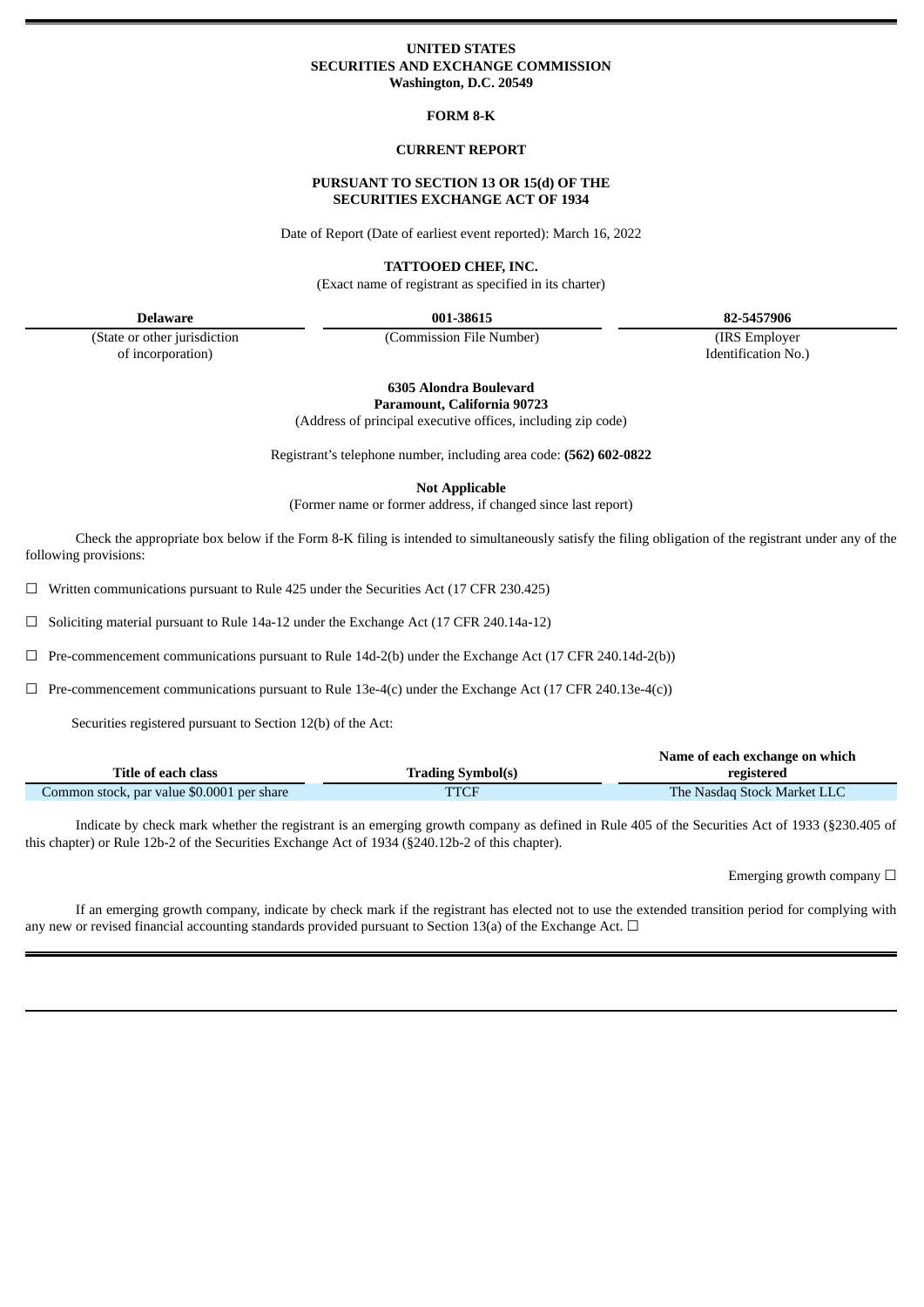#### **Item 2.02 Results of Operations and Financial Condition.**

On March 16, 2022, Tattooed Chef, Inc. (the "Company", "we" or "our") issued a press release and conducted a conference call, each of which announced financial results for the fourth quarter and full-year ended December 31, 2021 and provided outlook for the full fiscal year ending December 31, 2022. The information provided in the press release and on the conference call do not include certain financial statements, related footnotes and certain other financial information that will be filed with the Securities and Exchange Commission as part of the Company's Annual Report on Form 10-K.

Both the press release and the conference call include the non-GAAP financial measure Adjusted EBITDA. The Company defines EBITDA as net income before interest, taxes, and depreciation. Adjusted EBITDA further adjusts EBITDA by adding back non-cash compensation expenses, non-recurring expenses, and other non-operational charges. The Company's management uses this non-GAAP financial measure and related computations to evaluate and manage the business and to plan and make near and long-term operating and strategic decisions. The management team believes this non-GAAP financial measure is useful to investors to provide supplemental information in addition to the GAAP financial results. Management reviews the use of its primary key operating metrics from time-to-time. Adjusted EBITDA is not intended to be a substitute for any GAAP financial measure and, as calculated, may not be comparable to similarly titled measures of performance of other companies in other industries or within the same industry. The Company's management team believes it is useful to provide investors with the same financial information that it uses internally to make comparisons of historical operating results, identify trends in underlying operating results, and evaluate its business. The press release contains a presentation of the most directly comparable financial measures calculated and presented in accordance with GAAP, as well as a reconciliation of the difference between Adjusted EBITDA and the most directly comparable financial measures calculated and presented in accordance with GAAP.

The information and exhibit A copy of the press release and a transcript of the conference call are attached hereto as Exhibit 99.1 and Exhibit 99.2, respectively, each of which is hereby incorporated by reference into this Item 2.02. The information and exhibits contained in this Item 2.02 are being furnished and shall not be deemed "filed" for purposes of Section 18 of the Securities Exchange Act of 1934, as amended, nor shall they be deemed incorporated by reference in any filing under the Securities Act of 1933, as amended, except as shall be expressly set forth by specific reference in such filing.

#### **Item 9.01 Financial Statements and Exhibits.**

(d) Exhibits*.*

| <b>EXHIBIT</b><br>NUMBER | <b>DESCRIPTION</b>                                                           |
|--------------------------|------------------------------------------------------------------------------|
| 99.1                     | Release                                                                      |
| 99.2                     | Transcript of March 16, 2022 conference call                                 |
| 104                      | Cover Page Interactive Data File (embedded within the Inline XBRL document). |
|                          |                                                                              |

1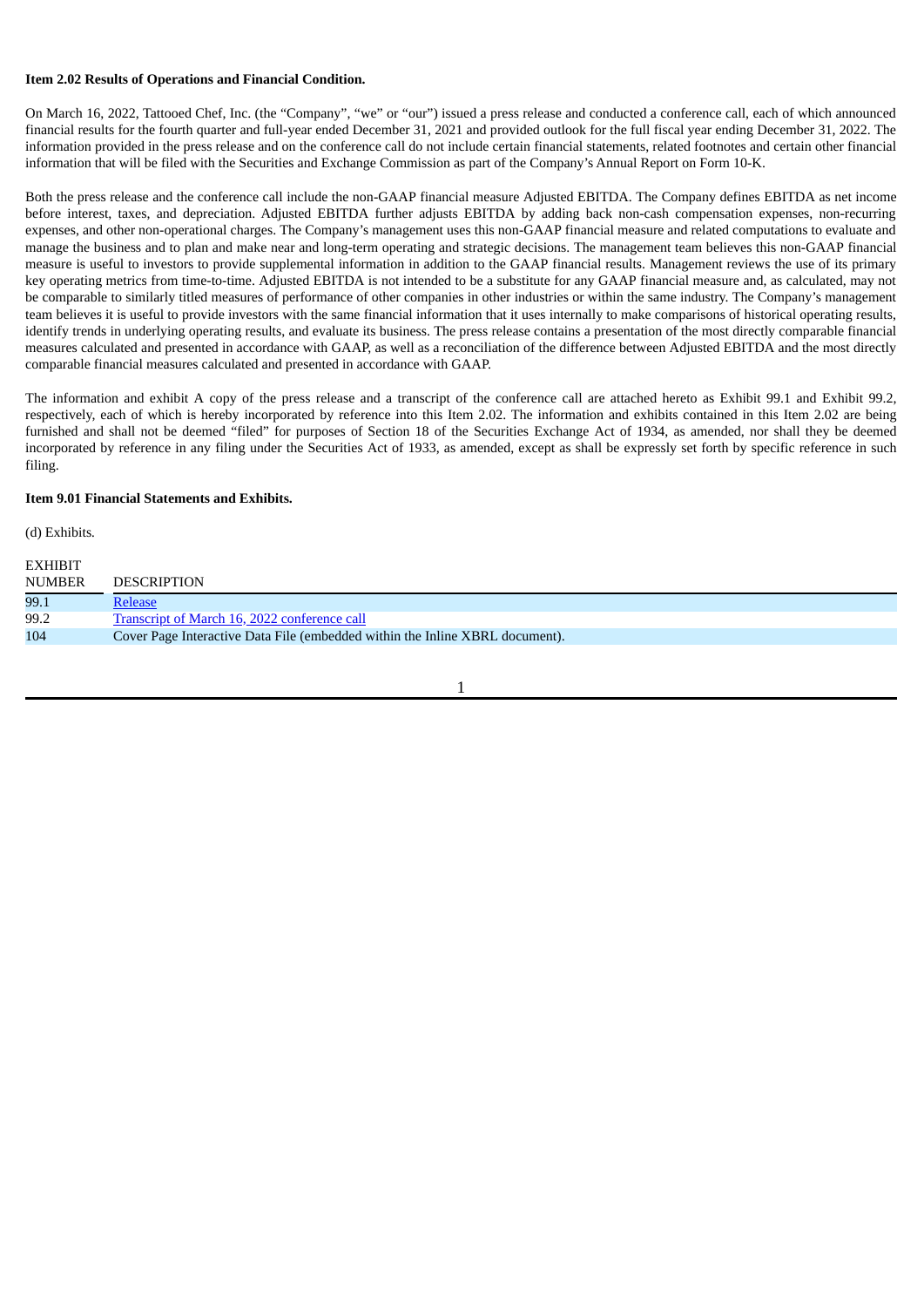## **SIGNATURES**

Pursuant to the requirements of the Securities Exchange Act of 1934, the registrant has duly caused this report to be signed on its behalf by the undersigned hereunto duly authorized.

# **TATTOOED CHEF, INC.**

By: /s/ Salvatore Galletti Name: Salvatore Galletti Title: Chief Executive Officer

Date: March 16, 2022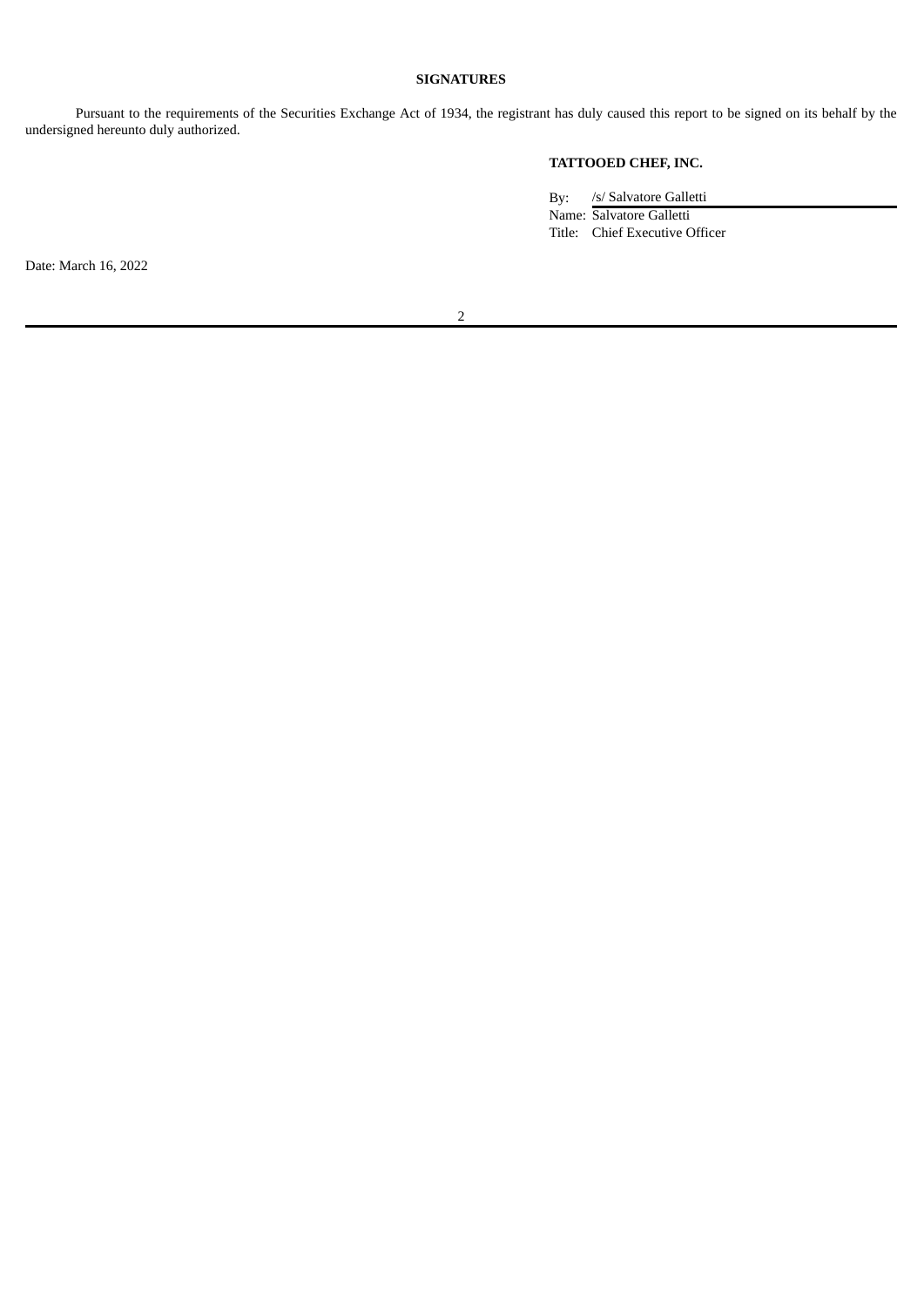

## **Tattooed Chef Reports Fourth Quarter and Full Year 2021 Financial Results Record 2021 Full Year Revenue; Expanded Manufacturing Capacity and National Retail Presence; Provides 2022 Guidance**

<span id="page-3-0"></span>Paramount, California - March 16, 2022 - Tattooed Chef, Inc. (Nasdaq: TTCF) ("Tattooed Chef" or the "Company"), a leader in plant-based foods, today announced financial results for the fourth quarter and full year ended December 31, 2021, as well as full year 2022 guidance.

## **2021 Fourth Quarter Financial Overview Compared to Fourth Quarter of 2020**

- Revenue rose 32.2% to \$52.3 million
- Tattooed Chef branded product revenue increased 21.7% to \$29.2 million, or 56% of total revenue
- Net loss was \$13.1 million
- Adjusted EBITDA<sup>(1)</sup> loss was \$11.4 million

#### **2021 Full Year Financial Overview Compared to Full Year 2020**

- Revenue rose 43.7% to a record \$213.4 million
- Tattooed Chef branded product revenue increased 56.7% to a record \$132.5 million, or 63% of total revenue
- Net loss was \$87.4 million
- Adjusted EBITDA<sup>(1)</sup> loss was \$26.1 million
- (1) Adjusted EBITDA is a non-GAAP financial measure defined below under "Non-GAAP Measures." Please see "Adjusted EBITDA Reconciliation" at *the end of this press release.*

## **2021 Operational Highlights**

- Ended the year with 78 branded SKUs, up from 38 branded SKUs at the end of 2020.
- Expanded branded distribution to more than 160 retailers with approximately 14,000 locations, up from 4 retailers and approximately 4,000 locations at the close of 2020.
- Acquired New Mexico Food Distributors and the assets of and certain liabilities of Belmont Confections Inc., which together added three new production facilities, accelerated the Company's entrance into new product categories, and provided scale for future margin accretion.
- Commenced enterprise-wide investments in automation, internal R&D, and cold storage to support anticipated growth and drive efficiencies beginning in 2022.
- Launched first national media campaign to elevate brand awareness and drive sales.

"2021 was a milestone year for Tattooed Chef," said Sam Galletti, President and CEO. "We grew our revenue by approximately 44%, consummated two transformative acquisitions, expanded our national presence, diversified our channel and customer mix, and broadened our product line. That these financial and operational achievements were realized against a backdrop of supply chain stresses and pricing pressures is a testament to our team, the resiliency of our vertically integrated infrastructure, growing interest in our plant-based offerings, and a validation of the investments we are making in our people, products, and processes.

1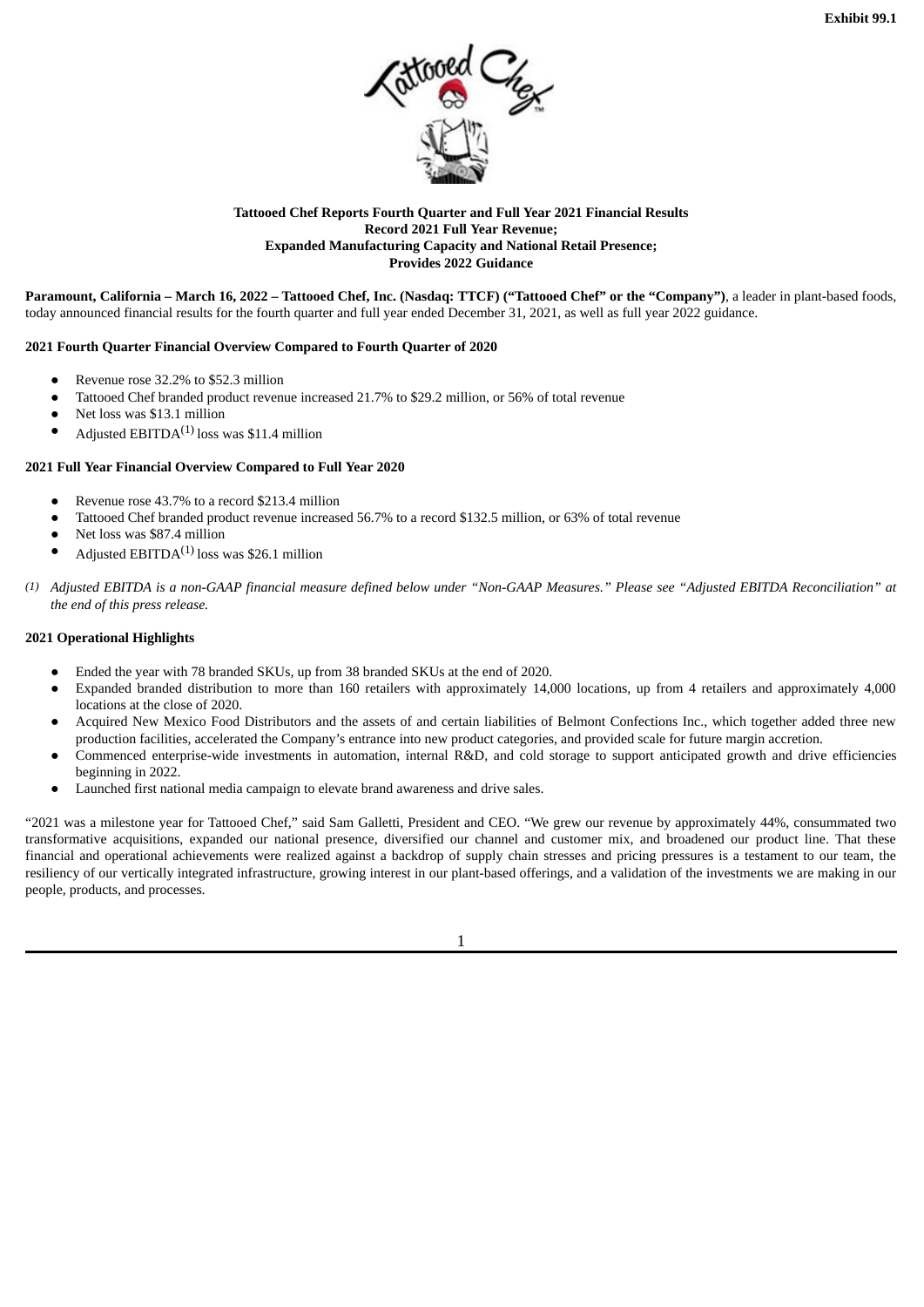"We expect the recently acquired Belmont Confections facility to begin transitioning to the manufacture of Tattooed Chef branded bars beginning in the second quarter of 2022 and we expect that the two facilities acquired as part the New Mexico Food Distributors transaction will be fully operational and manufacturing both private label and Tattooed Chef branded products during the second quarter of 2022. We have also taken steps to strengthen the vertically integrated nature of our operations by initiating company-wide investments in automation, staffing, cold storage facilities, and internal R&D. We believe that these improvements will support our anticipated revenue growth, deliver operating efficiencies, accelerate our ability to achieve scale, and enhance margins. We look forward to our future with great confidence."

Sarah Galletti, Chief Creative Officer, added, "After nearly doubling the number of Tattooed Chef branded SKUs in 2021, we are planning to introduce new, innovative products during 2022, including Mexican-inspired foods, refrigerated plant-based snack bars, and wood-fired pizzas. Tattooed Chef's plant-based products are attracting a wide range of dynamic, engaged and passionate consumers who #GiveACrop about what they eat, how that food is produced, and the values of the company that creates it."

## **Fourth Quarter 2021 Results**

Revenue increased 32.2% to \$52.3 million during the fourth quarter of 2021 ("Q4 2021") from \$39.6 million in the fourth quarter of 2020 ("Q4 2020"), the result of a 21.7% increase in "Tattooed Chef" branded products and a 23.0% increase in private label products and legacy products for select private label retailers when compared to the comparable prior year period. With the acquisition of New Mexico Food Distributors there were also food service sales of \$4.2 million due to some holiday items that were already scheduled. Higher branded product sales were driven by a significant increase in U.S. distribution points in late 2020 and during 2021, increased volume at existing retail stores, and new product introductions.

Gross profit declined to \$1.1 million, or 2.1% of revenue, from \$4.4 million, or 11.1% of revenue, in Q4 2020. Gross profit in Q4 2021 included significantly higher freight and container costs compared to Q4 2020, a promotional allowance accrual that did not occur in Q4 2020, and one-time slotting fees. Gross profit and gross margin were also impacted by the manufacture of lower margin private label products at the two facilities that comprise New Mexico Food Distributors, which the Company acquired in May 2021. Increased capacity at the New Mexico Food Distributors and Belmont Confections facilities, coupled with the sale of comparatively higher margin Tattooed Chef branded products planned for 2022, are expected to partially offset fixed manufacturing expenses and generate improved gross margin.

Operating expenses decreased to \$14.8 million from \$19.0 million in Q4 2020, due primarily to \$13.6 million in one-time, merger related expenses recognized in Q4 2020, partially offset by increased sales and marketing spend during Q4 2021 that was directed at supporting the Company's overall growth initiatives.

The loss before provision for income taxes was \$13.5 million compared to Q4 2020 income before provision for income taxes of \$23.5 million. In Q4 2020, the Company recognized a nonrecurring gain of \$37.2 million from the settlement of a contingent consideration derivative liability upon the release of the Holdback Shares to certain stockholders.

Income tax benefit in Q4 2021 was \$0.4 million compared to an income tax benefit of \$42.1 million in Q4 2020. The income tax benefit in Q4 2020 included a deferred tax asset of \$39.3 million, which the Company recorded a full valuation allowance against in Q2 2021.

Net loss was \$13.1 million in Q4 2021 compared to net income of \$65.3 million in Q4 2020, which included the tax items mentioned above.

Adjusted EBITDA loss was \$11.4 million in Q4 2021 compared to Adjusted EBITDA loss of \$1.7 million in Q4 2020. The quarter-over-quarter variance was due primarily to the cost items that resulted in lower gross margins, as discussed above.

#### **Full Year 2021 Results**

Revenue increased 43.7% to a record \$213.4 million in 2021 from \$148.5 million the prior year, the result of a \$47.9 million increase in Tattooed Chef branded products and a \$12.7 million increase in private label products and legacy products for select private label retailers when compared to 2020. Higher branded product sales were driven by a significant increase in U.S. distribution points in late 2020 and during 2021, increased volume at existing retail stores, and new product introductions.

Gross profit was \$22.1 million, or 10.4% of revenues, in 2021 compared to \$21.7 million, or 14.6% of revenues, the prior year. The decline in gross margin in 2021 was primarily due to annual freight and container expenses (included in cost of goods sold) of \$31.3 million, up \$12.9 million, or 70%, from 2020 costs of \$18.4 million and a promotional expense accrual of \$4.1 million. Gross margin was also impacted by the manufacture of lower margin private label product at the recently acquired New Mexico Food Distributors and Belmont Confections facilities, partially offset by higher revenues and improved production capacity.

Operating expenses increased to \$59.1 million in 2021 from \$31.6 million in 2020, due to increased marketing expenses of \$12.0 million, advertising expenses of \$5.0 million, and payroll and recruiting expenses of \$4.2 million.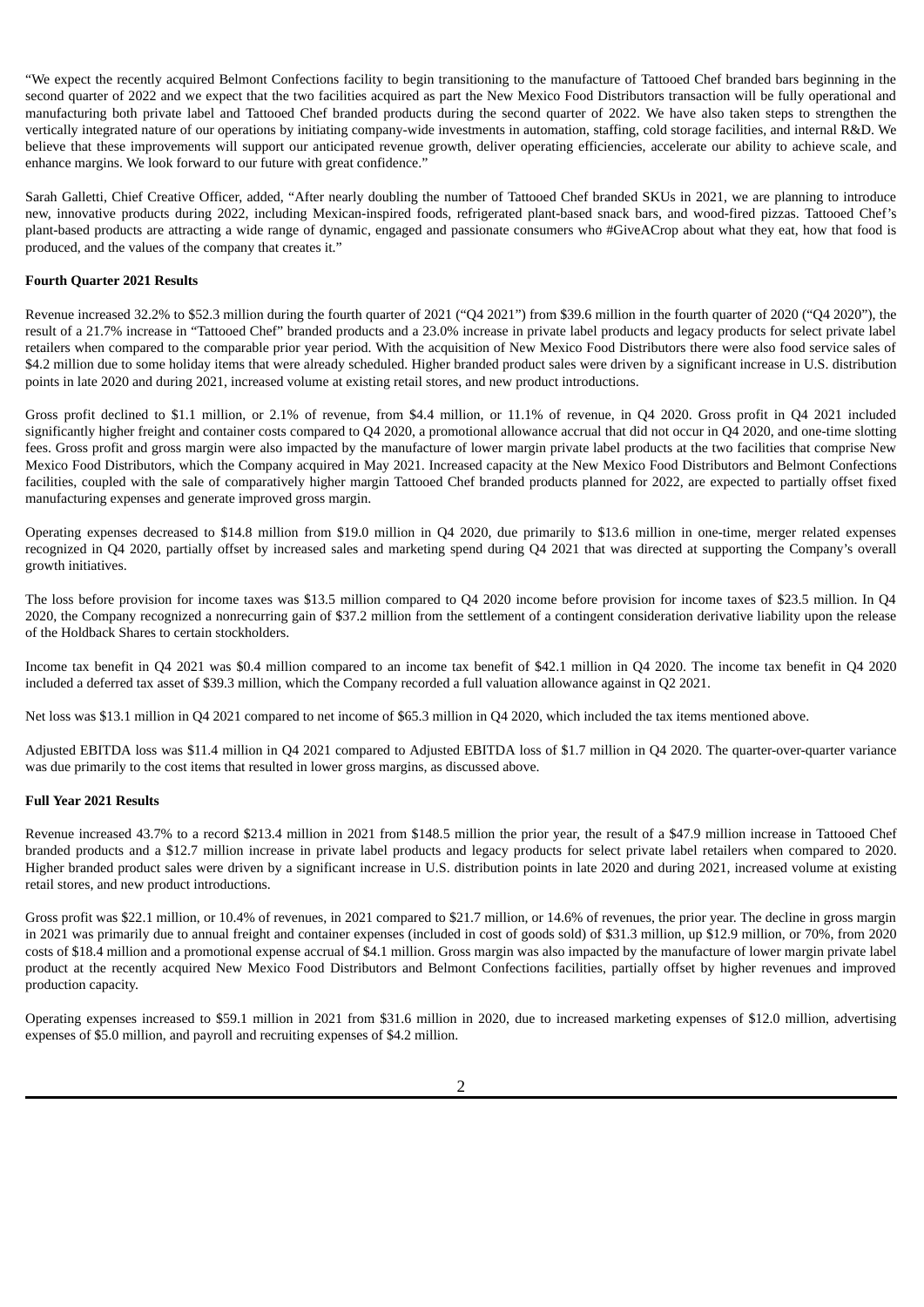The 2021 loss before provision for income taxes was \$39.5 million compared to 2020 income before provision for income taxes of \$28.7 million.

The income tax expense in 2021 was \$47.9 million compared to an income tax benefit of \$40.3 million in 2020. The income tax expense in 2021 reflected a \$47.5 million full valuation allowance, while the income tax benefit in 2020 reflected a deferred tax asset of \$47.5 million.

Net loss was \$87.4 million in 2021 compared to net income of \$69.0 million the prior year; net loss in 2021 included the \$47.9 million income tax expense while net income in 2020 included the income tax benefit of \$40.3 million.

Adjusted EBITDA loss was \$26.1 million in 2021 compared to Adjusted EBITDA of \$8.5 million in 2020, with the variance driven by lower gross margins and higher operating expenses, as discussed above.

## **Financial Condition**

At December 31, 2021, cash and cash equivalents were \$92.4 million and total debt was approximately \$700,000. Net cash used in operating activities was \$51.3 million for full year 2021 compared to net cash used in operating activities of \$13.4 million the prior year. Capital expenditures increased to \$63.8 million in 2021 from \$7.0 million the prior year and primarily reflected \$16.9 million to purchase property, plant and equipment, and \$46.9 million used to fund acquisitions.

## **Full Year 2022 Outlook**

Highlights of the Company's outlook for 2022 include:

- Revenue of \$280- \$285 million, driven by a combination of new product introductions, an increase in retail distribution via new relationships and penetrating existing accounts compared to 2021, and contributions from acquisitions consummated in 2021.
- Gross margin of 10-12%
- Marketing expenses of \$27- \$32 million
- Capital expenditures of approximately \$20 million, with investments focused on automation and robotics at our manufacturing facilities.

## **Conference Call and Webcast**

The Company will host a conference call today at 9:00 a.m. Eastern Time. Investors interested in participating in the live call can dial:

- (877) 407-9753 from the U.S.
- (201) 493-6739 internationally.

The call will be webcast and available on the Investors section of the Company's website at www.tattooedchef.com. The webcast will be archived for 30 days.

## **About Tattooed Chef**

Tattooed Chef is a leading plant-based food company offering a broad portfolio of innovative and sustainably sourced plant-based foods. Tattooed Chef's signature products include ready-to-cook bowls, zucchini spirals, riced cauliflower, acai and smoothie bowls, and cauliflower pizza crusts, handheld burritos, and quesadillas, which are available in the frozen food sections of leading national retail food and club stores across the United States as well as on Tattooed Chef's e-commerce site. Understanding consumer lifestyle and food trends, a commitment to innovation, and self-manufacturing allows Tattooed Chef to continuously introduce new products. Tattooed Chef provides approachable, great tasting and chef-created products to the growing group of plant-based consumers as well as the mainstream marketplace. For more information, please visit www.tattooedchef.com.

Follow us on social: Facebook, Instagram, TikTok, Twitter, and LinkedIn and Taste the Jams on Spotify.

|   | ÷<br>×,     |  |
|---|-------------|--|
|   |             |  |
|   | <b>SALE</b> |  |
| × | ۰.<br>v     |  |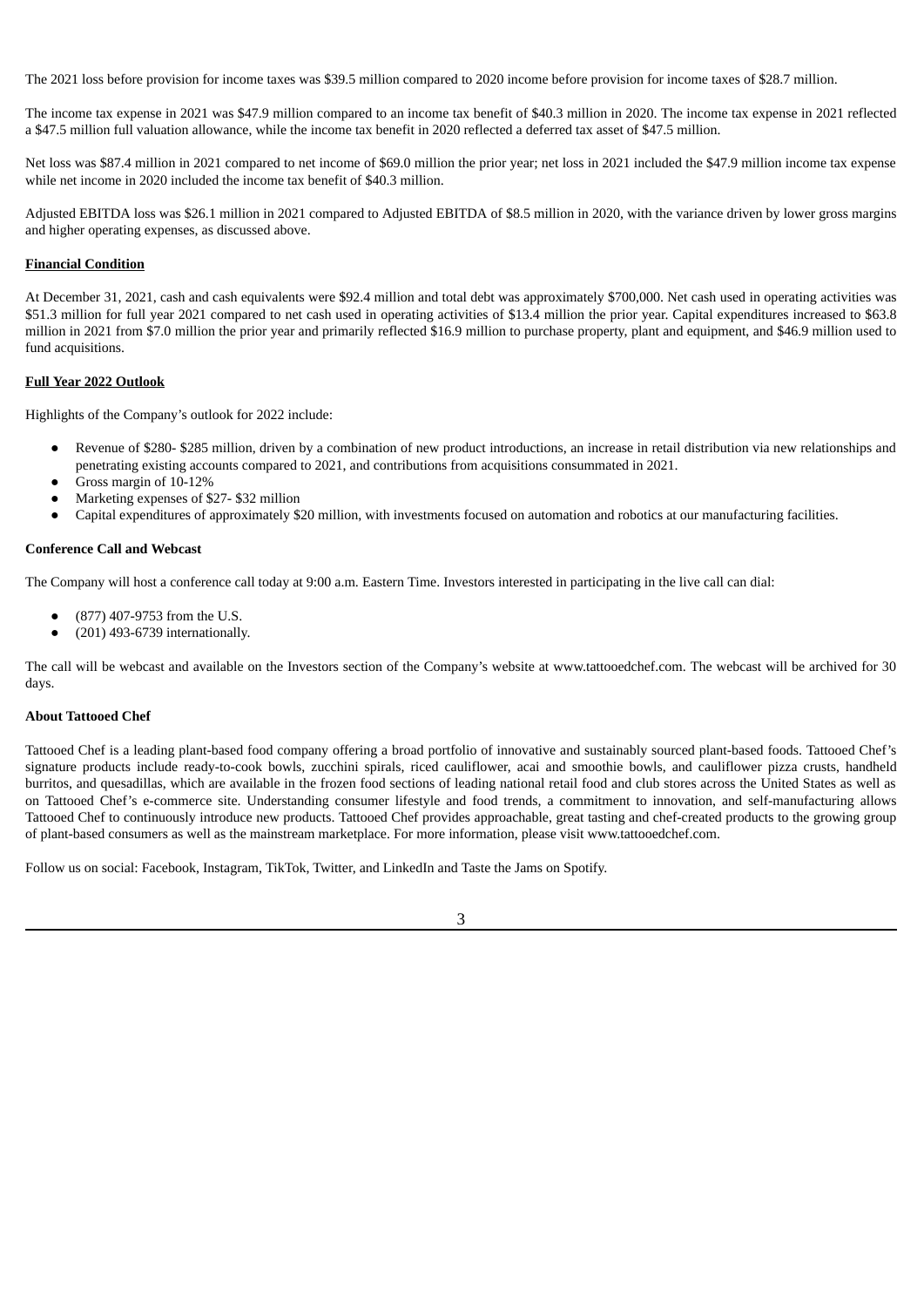#### **Forward Looking Statements**

Certain statements made in this release are "forward-looking statements" within the meaning of the "safe harbor" provisions of the United States Private Securities Litigation Reform Act of 1995. When used in this release, words such as "estimates," "projected," "expects," "anticipates," "forecasts," "plans," "intends," "believes," "seeks," "may," "will," "should," "future," "propose," "trend," "accelerate," "expansion," "new," "leverage," "continues," "opportunities," "outlook," "next," "increase," "beyond," "potential," "growth," "pipeline," "guidance" and variations of these words or similar expressions (or the negative versions of such words or expressions) are intended to identify forward-looking statements. These forward-looking statements are not guarantees of future performance, conditions or results, and involve a number of known and unknown risks, uncertainties, assumptions and other important factors, many of which are outside Tattooed Chef's control, that could cause actual results or outcomes to differ materially from those discussed in the forward-looking statements. Important factors, among others, that may affect actual results or outcomes include: uncertainty surrounding the ultimate success of Tattooed Chef's e-commerce platform; the need to prove Tattooed Chef's ability to build brand awareness and continue to launch innovative products; continued acceptance of Tattooed Chef branded products by new retail customers; Tattooed Chef's ability to increase in-store count and points of distribution; the outcome of any legal proceedings that may be instituted against Tattooed Chef; Tattooed Chef's ability to effectively and efficiently integrate New Mexico Food Distributors and Belmont Confections' business; competition and the ability of the business to grow and manage growth profitably; the impact of inflation, particularly with respect to freight and container expenses; the effect of possible supply chain disruption; and other risks and uncertainties indicated from time to time in our annual report on Form 10-K for the year ended December 31, 2020 filed with the Securities and Exchange Commission (the "SEC"), including those under "Risk Factors" therein, and other factors identified in past and future filings with the SEC, available at www.sec.gov. Some of these risks and uncertainties may be amplified by the COVID-19 outbreak or hostilities in the Ukraine. Tattooed Chef undertakes no obligation to update or revise any forward-looking statements, whether as a result of new information, future events or otherwise, except as required by law.

#### **Non-GAAP Measures**

The Company seeks to achieve profitable, long-term growth by monitoring and analyzing key operating metrics, including Adjusted EBITDA. The Company defines EBITDA as net income before interest, taxes, and depreciation. Adjusted EBITDA further adjusts EBITDA by adding back non-cash compensation expenses, non-recurring expenses, and other non-operational charges. The Company's management uses this non-GAAP financial metric and related computations to evaluate and manage the business and to plan and make near and long-term operating and strategic decisions. The management team believes this non-GAAP financial metric is useful to investors to provide supplemental information in addition to the GAAP financial results. Management reviews the use of its primary key operating metrics from time-to-time. Adjusted EBITDA is not intended to be a substitute for any GAAP financial measure and as calculated, may not be comparable to similarly titled measures of performance of other companies in other industries or within the same industry. The Company's management team believes it is useful to provide investors with the same financial information that it uses internally to make comparisons of historical operating results, identify trends in underlying operating results, and evaluate its business.

#### **CONTACTS**

INVESTORS Stephanie Dieckmann, CFO Tattooed Chef (562) 602-0822

Devin Sullivan, SVP The Equity Group (212) 836-9608 / dsullivan@equityny.com

Karin Daly, VP The Equity Group (212) 836-96 / kdaly@equityny.com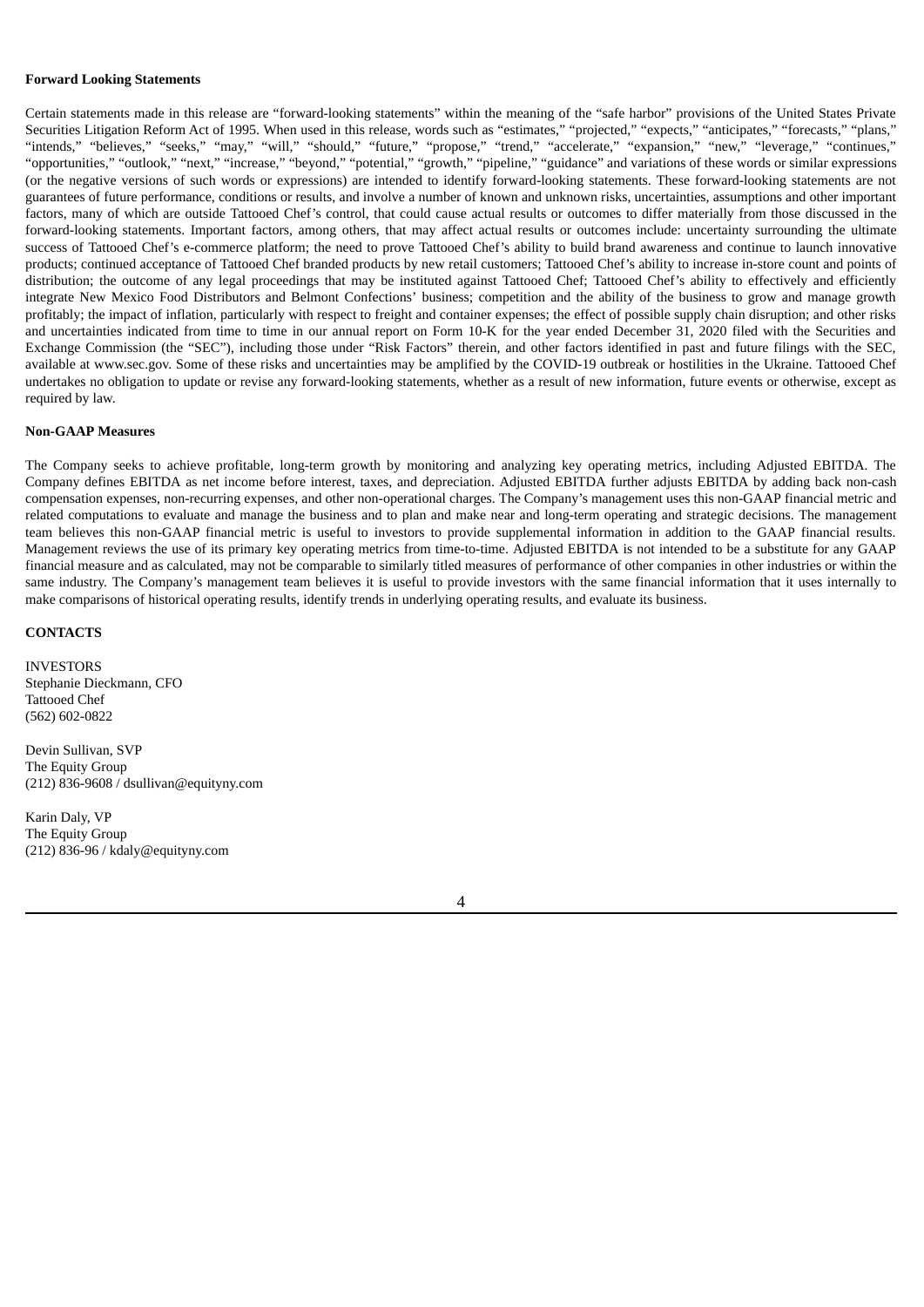### **TATTOOED CHEF, INC. CONSOLIDATED STATEMENTS OF OPERATIONS AND COMPREHENSIVE (LOSS) INCOME (in thousands, except per share information)**

|                                                                              | <b>Three-Months Ended</b><br>December 31, |                  |                 |                 | <b>Twelve-Months Ended</b><br>December 31. |                            |                           |                 |
|------------------------------------------------------------------------------|-------------------------------------------|------------------|-----------------|-----------------|--------------------------------------------|----------------------------|---------------------------|-----------------|
|                                                                              |                                           | 2021             |                 | 2020            |                                            | 2021                       |                           | 2020            |
| <b>NET REVENUE</b>                                                           | $\mathbb{S}$                              | 52,336           | $\overline{\$}$ | 39,595          | $\overline{\$}$                            | 213,430                    | $\overline{\$}$           | 148,498         |
| <b>COST OF GOODS SOLD</b>                                                    |                                           | 51,240           |                 | 35,199          |                                            | 191,318                    |                           | 126,818         |
| <b>GROSS PROFIT</b>                                                          |                                           | 1,096            |                 | 4,396           |                                            | 22,112                     |                           | 21,680          |
| <b>OPERATING EXPENSES</b>                                                    |                                           | 14,807           |                 | 19,043          |                                            | 59,109                     |                           | 31,633          |
| (LOSS) INCOME FROM OPERATIONS                                                |                                           | (13,711)         |                 | (14, 647)       |                                            | (36,997)                   |                           | (9,953)         |
| Interest expense<br>Other (expense) income                                   |                                           | (102)<br>314     |                 | (166)<br>38,321 |                                            | (261)<br>(2,222)           |                           | (735)<br>39,434 |
|                                                                              |                                           |                  |                 |                 |                                            |                            |                           |                 |
| (LOSS) INCOME BEFORE PROVISION FOR INCOME TAXES                              |                                           | (13, 499)        |                 | 23,508          |                                            | (39, 480)                  |                           | 28,746          |
| <b>INCOME TAX (EXPENSE) BENEFIT</b>                                          |                                           | 355              |                 | 42,054          |                                            | (47, 924)                  |                           | 40,278          |
| <b>NET (LOSS) INCOME</b>                                                     |                                           | (13, 144)        |                 | 65,562          |                                            | (87, 404)                  |                           | 69,024          |
| LESS: INCOME ATTRIBUTABLE TO NONCONTROLLING<br><b>INTERESTS</b>              |                                           |                  |                 | 274             |                                            |                            |                           | 1,422           |
| NET (LOSS) INCOME ATTRIBUTABLE TO TATTOOED CHEF, INC.                        | \$                                        | (13, 144)        | \$              | 65,288          | \$                                         | (87, 404)                  | $\boldsymbol{\mathsf{S}}$ | 67,602          |
| NET (LOSS) INCOME PER COMMON SHARE                                           |                                           |                  |                 |                 |                                            |                            |                           |                 |
| <b>Basic</b><br>Diluted                                                      | \$<br>\$                                  | (0.16)<br>(0.17) | \$<br>\$        | 1.07<br>1.01    | \$<br>\$                                   | $(1.07)$ \$<br>$(1.08)$ \$ |                           | 1.85<br>1.68    |
|                                                                              |                                           |                  |                 |                 |                                            |                            |                           |                 |
| <b>WEIGHTED AVERAGE COMMON SHARES</b><br><b>Basic</b>                        |                                           | 82,009,854       |                 | 61,012,304      |                                            | 81,532,234                 |                           | 36,487,862      |
| Diluted                                                                      |                                           | 82,148,749       |                 | 64,601,630      |                                            | 81,671,129                 |                           | 40,077,188      |
| OTHER COMPREHENSIVE INCOME (LOSS), NET OF TAX                                |                                           |                  |                 |                 |                                            |                            |                           |                 |
| Foreign currency translation adjustments                                     | \$                                        | (45)             | \$              | 978             | \$                                         | (954)                      | \$                        | 777             |
| Total other comprehensive (loss) income, net of tax                          |                                           | (45)             |                 | 978             |                                            | (954)                      |                           | 777             |
| Comprehensive (loss) income                                                  | \$                                        | (13, 189)        | \$              | 66,540          | \$                                         | $(88,358)$ \$              |                           | 69,801          |
| Less: comprehensive income attributable to the noncontrolling interest       |                                           |                  |                 | 267             |                                            |                            |                           | 1,506           |
| Comprehensive (loss) income attributable to Tattooed Chef, Inc. stockholders | \$                                        | (13, 189)        | \$              | 66,273          | \$                                         | (88,358)                   | \$                        | 68,295          |

5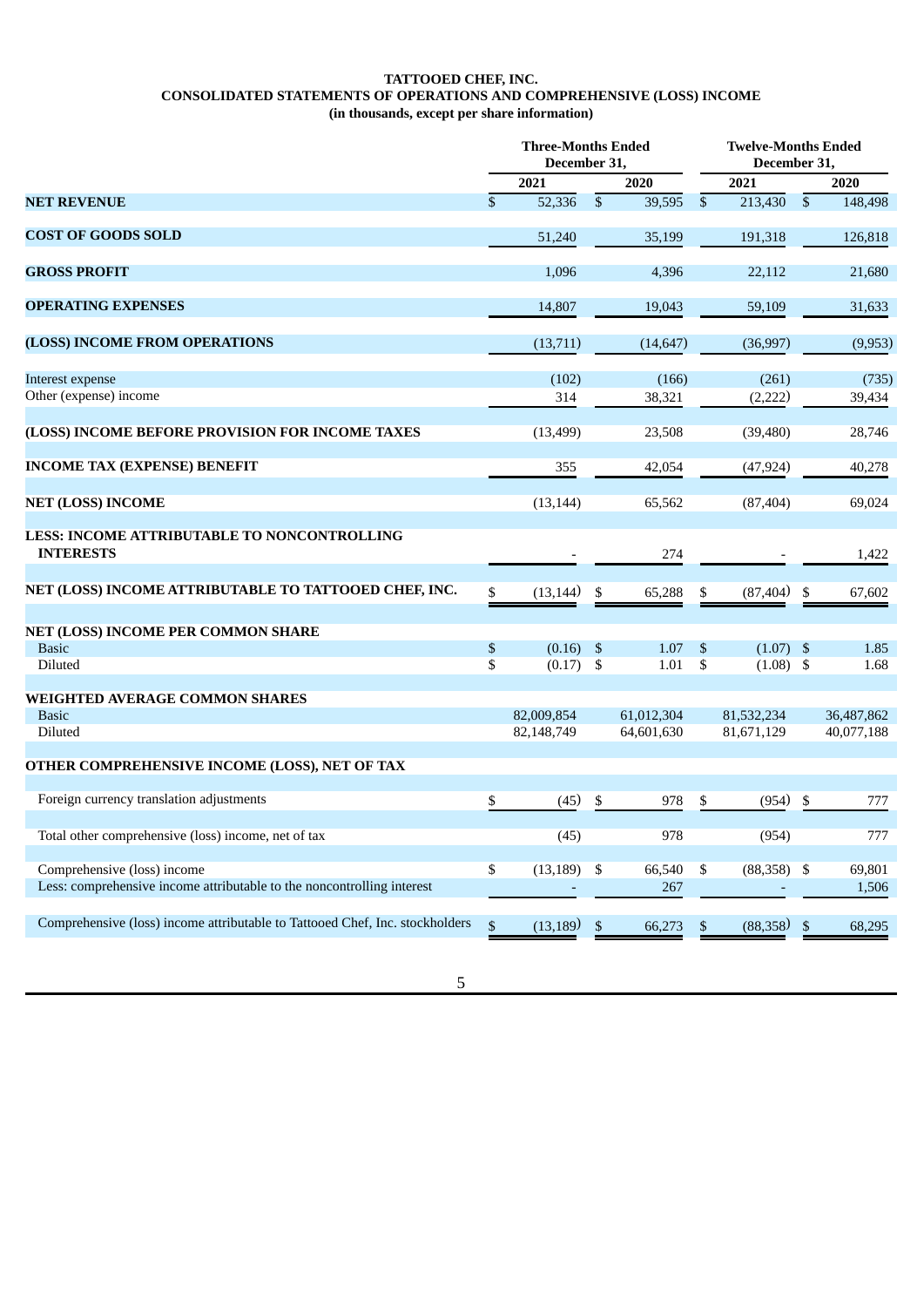## **TATTOOED CHEF, INC. CONSOLIDATED BALANCE SHEETS (in thousands, except per share information)**

|                                           | December 31,<br>2021 |         | December 31,<br>2020     |
|-------------------------------------------|----------------------|---------|--------------------------|
| <b>ASSETS</b>                             |                      |         |                          |
| <b>CURRENT ASSETS</b>                     |                      |         |                          |
| Cash                                      | $\mathfrak{S}$       | 92,351  | \$<br>131,579            |
| Accounts receivable                       |                      | 25,117  | 16,281                   |
| Inventory                                 |                      | 54,562  | 38,002                   |
| Prepaid expenses and other current assets |                      | 7,027   | 18,416                   |
| <b>TOTAL CURRENT ASSETS</b>               |                      | 179,057 | 204,278                  |
| Property, plant and equipment, net        |                      | 46,476  | 16,083                   |
| Operating lease right-of-use assets, net  |                      | 8,039   | $\overline{\phantom{a}}$ |
| Finance lease right-of-use assets, net    |                      | 5,639   |                          |
| Intangible assets, net                    |                      | 151     |                          |
| Deferred income taxes, net                |                      | 266     | 47,549                   |
| Goodwill                                  |                      | 26,924  |                          |
| Other assets                              |                      | 649     | 605                      |
| <b>TOTAL ASSETS</b>                       |                      | 267,201 | 268,515                  |

## **LIABILITIES, REDEEMABLE NONCONTROLLING INTEREST AND STOCKHOLDERS' EQUITY**

| <b>CURRENT LIABILITIES</b>                          |              |              |
|-----------------------------------------------------|--------------|--------------|
| Accounts payable                                    | \$<br>28,334 | \$<br>24,075 |
| Accrued expenses                                    | 3,767        | 3,610        |
| Line of credit                                      | 1,200        | 22           |
| Notes payable to related parties, current portion   |              | 66           |
| Notes payable, current portion                      | 5,019        | 111          |
| Forward contract derivative liability               | 1,804        |              |
| Operating lease liabilities, current                | 1,523        |              |
| Other current liabilities                           | 122          | 1,403        |
| <b>TOTAL CURRENT LIABILITIES</b>                    | 41,769       | 29,287       |
|                                                     |              |              |
| Warrant liability                                   | 814          | 5,184        |
| Operating lease liabilities, net of current portion | 6,599        |              |
| Notes payable, net of current portion               | 716          | 1,990        |
| <b>TOTAL LIABILITIES</b>                            | 49,898       | 36,461       |
|                                                     |              |              |

## COMMITMENTS AND CONTINGENCIES (See Note 21)

## **STOCKHOLDERS' EQUITY**

| Preferred stock-\$0.0001 par value; 10,000,000 shares authorized; none issued and outstanding at |           |         |
|--------------------------------------------------------------------------------------------------|-----------|---------|
| December 31, 2021 and 2020                                                                       |           |         |
| Common stock- \$0.0001 par value; 1,000,000,000 shares authorized; 82,237,813 shares issued and  |           |         |
| outstanding at December 31, 2021, 71,551,067 shares issued and 71,469,980 shares outstanding at  |           |         |
| December 31, 2020                                                                                | 8         |         |
| Treasury stock- 0 shares at December 31, 2021, 81,087 shares at December 31, 2020                |           |         |
| Additional paid in capital                                                                       | 242,362   | 168,448 |
| Accumulated other comprehensive (loss) income                                                    | (953)     |         |
| Retained (deficit) earnings                                                                      | (24, 114) | 63,598  |
| Total equity                                                                                     | 217,303   | 232,054 |
|                                                                                                  |           |         |
| <b>TOTAL LIABILITIES AND STOCKHOLDERS' EQUITY</b>                                                | 267,201   | 268.515 |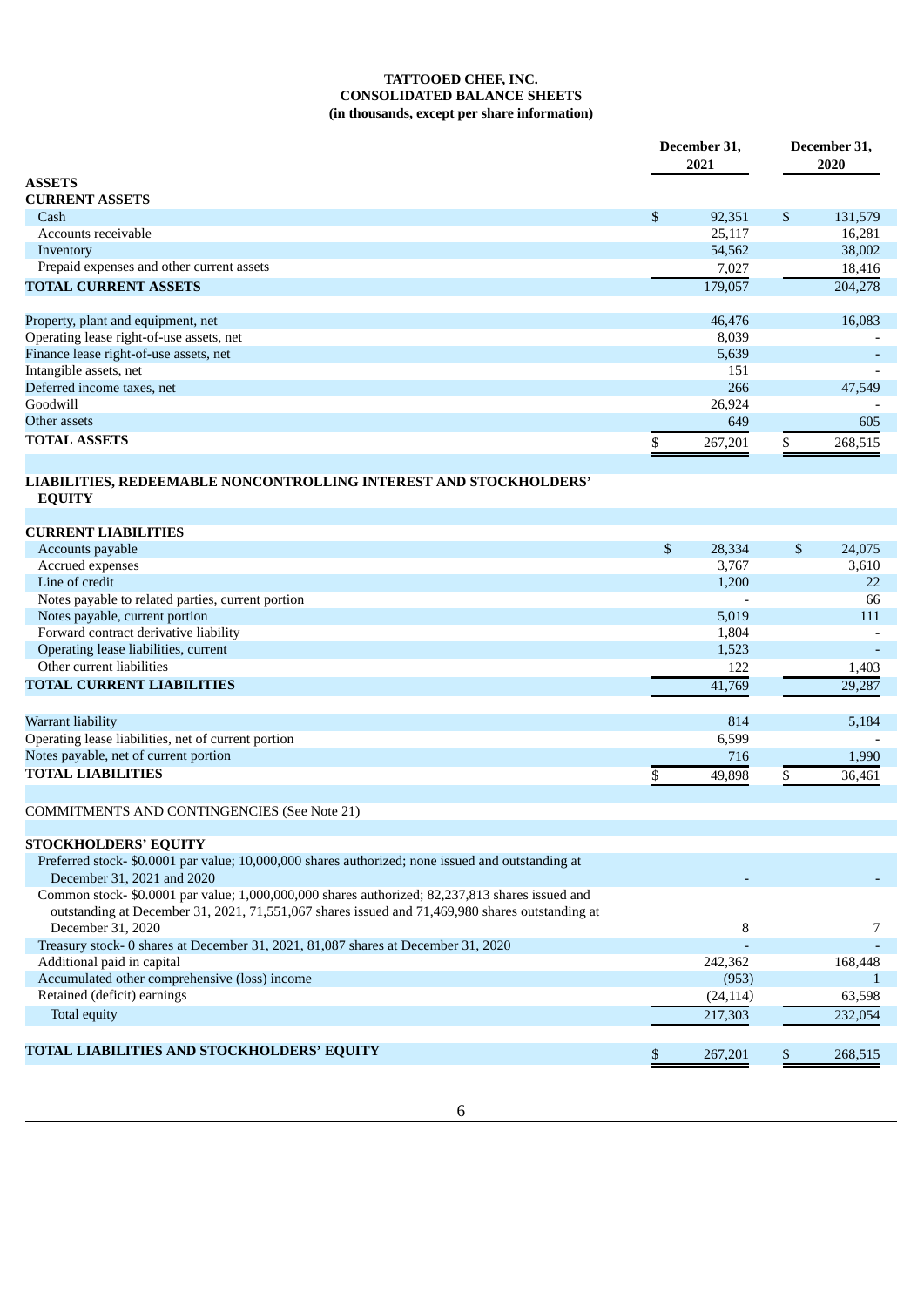## **TATTOOED CHEF, INC. Adjusted EBITDA Reconciliation (in thousands)**

|                                                           |    | <b>Three-Months Ended</b><br>December 31, |               |                          | <b>Twelve-Months Ended</b><br>December 31, |               |      |           |
|-----------------------------------------------------------|----|-------------------------------------------|---------------|--------------------------|--------------------------------------------|---------------|------|-----------|
| (in thousands)                                            |    | 2021                                      |               | 2020                     |                                            | 2021          |      | 2020      |
| Net income (loss)                                         | \$ | (13, 144)                                 | <sup>\$</sup> | 65,562                   | S.                                         | (87, 404)     | \$.  | 69,024    |
| Interest                                                  |    | 102                                       |               | 166                      |                                            | 261           |      | 735       |
| Income tax (benefit) expense                              |    | (355)                                     |               | (42,054)                 |                                            | 47,924        |      | (40, 278) |
| Depreciation                                              |    | 1,089                                     |               | 734                      |                                            | 3,603         |      | 1,427     |
| <b>EBITDA</b>                                             | \$ | (12,308)                                  | \$            | 24,408                   | <sup>\$</sup>                              | $(35,616)$ \$ |      | 30,908    |
| Adjustments                                               |    |                                           |               |                          |                                            |               |      |           |
| Stock compensation expense                                | \$ | 848                                       | <sup>\$</sup> | 3,399                    | <sup>\$</sup>                              | 5,192         | \$.  | 3,399     |
| Loss (gain) on foreign currency forward contracts         |    | 17                                        |               | 71                       |                                            | 2,847         |      | (1,042)   |
| Transaction related bonuses                               |    |                                           |               | 8,840                    |                                            | ٠             |      | 13,610    |
| Gain on settlement of contingent consideration derivative |    |                                           |               | (37,200)                 |                                            |               |      | (37,200)  |
| Loss (gain) on warrant remeasurement                      |    | (422)                                     |               | (1,192)                  |                                            | (589)         |      | (1,192)   |
| <b>Acquisition expenses</b>                               |    | 36                                        |               | $\overline{\phantom{a}}$ |                                            | 1,043         |      |           |
| <b>UMB ATM transaction</b>                                |    |                                           |               | ٠                        |                                            | 148           |      |           |
| Dispute resolution and related fees                       |    |                                           |               | $\overline{\phantom{a}}$ |                                            | 465           |      |           |
| <b>ERP</b> related expenses                               |    | 415                                       |               |                          |                                            | 415           |      |           |
| <b>Total Adjustments</b>                                  | \$ | 894                                       | S             | (26,082)                 | - \$                                       | 9,521         | S    | (22, 425) |
| <b>Adjusted EBITDA</b>                                    | \$ | (11, 414)                                 | -S            | $(1,674)$ \$             |                                            | (26,095)      | - \$ | 8,483     |
|                                                           |    |                                           |               |                          |                                            |               |      |           |

7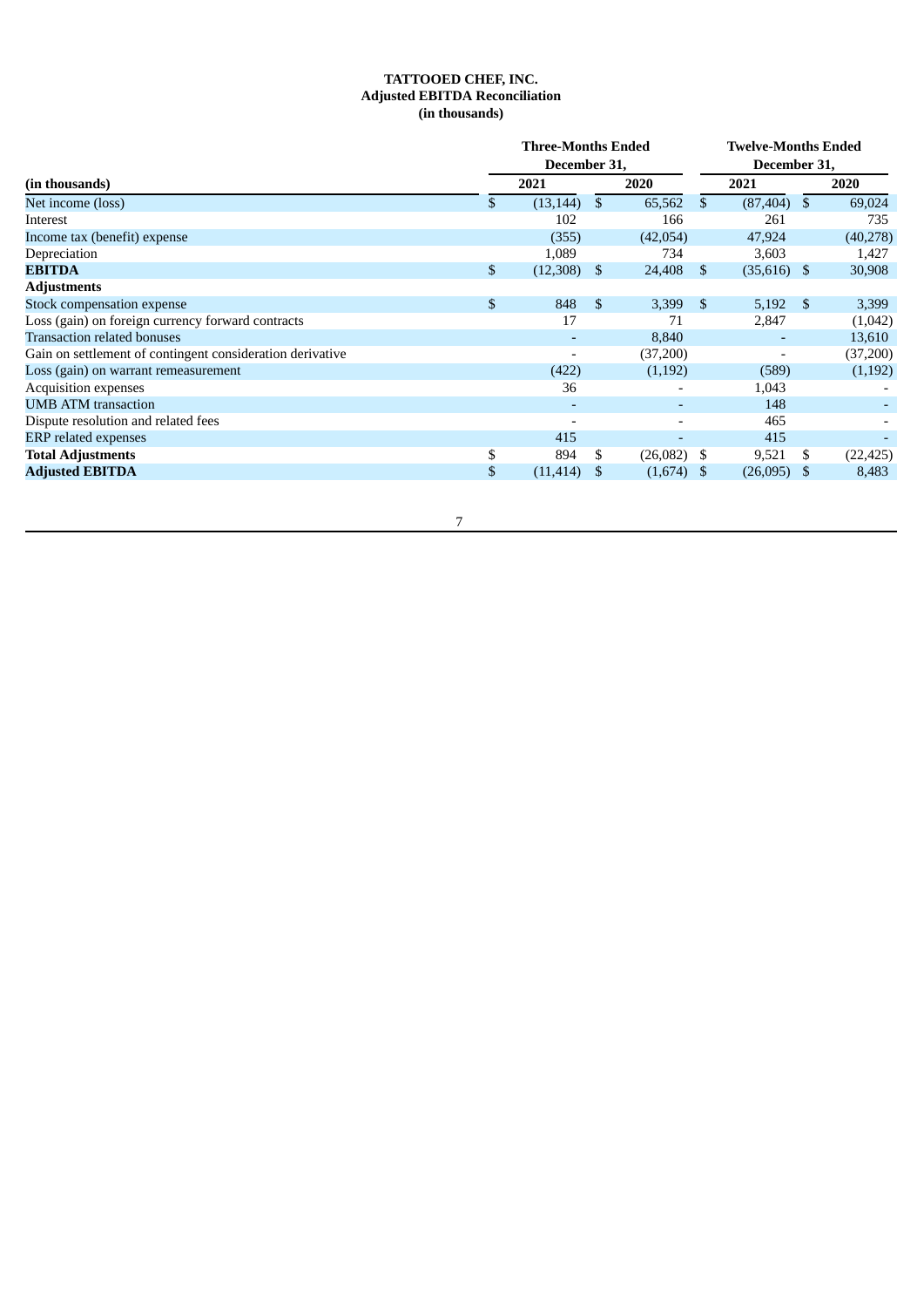## **Presenters**

<span id="page-10-0"></span>**Sam Galletti, President and CEO Sarah Galletti, COO and Tattooed Chef Stephanie Dieckmann, CFO Matt Williams, Chief Growth Officer Devin Sullivan, SVP, Equity Group**

**Q&A Participants Brian Holland, Cowen & Company Rob Dickerson, Jefferies George Kelly – Roth Capital**

## **Operator**

Greetings. Welcome to Tattooed Chef, Incorporated fourth quarter fiscal 2021 financial results conference call. At this time all participants are in a listen only mode. A question and answer session will follow the formal presentation. If anyone should require operator assistance during the conference, please press star zero on your telephone keypad. Please note this conference is being recorded. I will now turn the conference over to Devin Sullivan, Senior Vice President of the Equity Group. Thank you, you may begin.

### **Devin Sullivan**

Thank you, Sherry. Good morning, everyone. And welcome to Tattooed Chef's fourth quarter and full year 2021 financial results conference call. On the call this morning are Sam Galletti, President and Chief Executive Officer; Sarah Galletti, Chief Creative Officer and the Tattooed Chef; and Stephanie Dieckmann, the company's Chief Financial Officer. Matt Williams, Tattooed Chef's Chief Growth Officer, will also be available for questions.

Earlier today, the company issued its press release, a copy of which is available in the investor section of its website, www.tattooedchef.com. Before we begin, I'd like to remind everyone that the prepared remarks contain forward looking statements. Such statements involve a number of known and unknown uncertainties, many of which are outside the company's control and could cause future results, performance, or achievements to differ significantly from the results, performance, or achievements expressed or implied by such forward looking statements.

InComm Conferencing Page **1** of **14** www.incommconferencing.com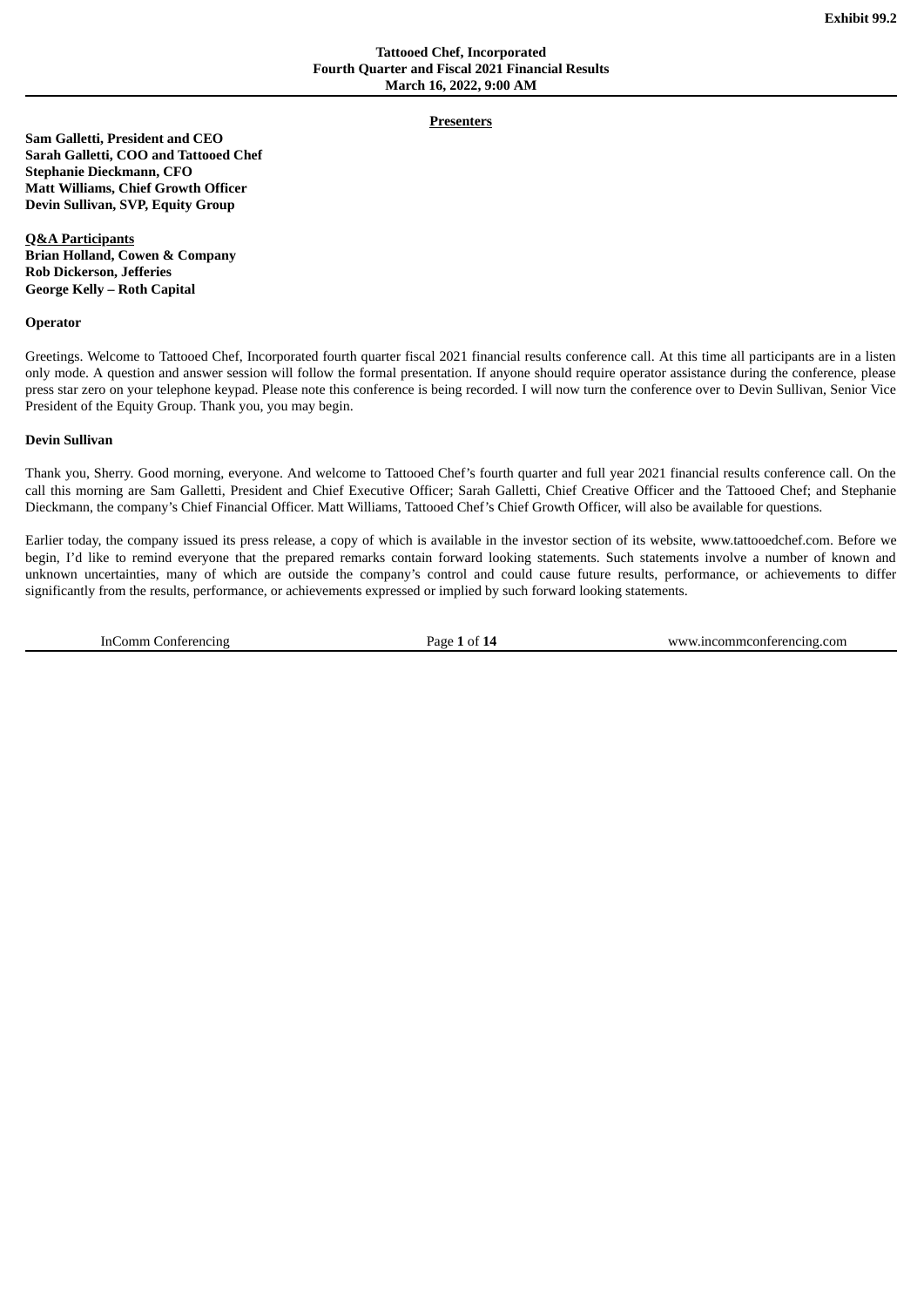Important factors and risks that could cause or contribute to such differences are detailed in the company's filings with the Securities and Exchange Commission. Except as required by law, the company undertakes no obligation to update any forward looking or other statements herein whether as a result of new information, future events, or otherwise.

In addition, within the earnings release and in today's prepared remarks adjusted EBITDA is referenced. It is important to note that this is a non-GAAP financial measure that the company believes is a useful metric that better reflects the performance of its business on an ongoing basis. A reconciliation of this non-GAAP financial measure to its most directly comparable GAAP financial measure is included in today's press release, which has also been posted to the company's website.

With that said, it is now my pleasure to turn the call over to Tattooed Chef's President and CEO, Sam Galletti. Sam, please go ahead.

#### **Sam Galletti**

Thank you, Devin. 2021 was an exceptional year for Tattooed Chef, highlighted by record revenue and increased manufacturing footprint of broadened distribution base and an expanded and innovative product line. We achieved our revenue guidance that have entered 2022 with a great sense of optimism.

Briefly, fourth quarter revenue of \$52.3 million helped us generate full year revenue of \$213.4 million, up 43.7% from 2020, and driven by 56.7% increase in branded product sales to \$132.5 million or 63% of total 2021 revenue. I am very proud of our team and the results that we were able to deliver in a challenging environment of supply chain constraints and inflationary pressures. Although our gross margin was impacted by significantly higher freight and container costs, we believe that our vertically integrated operating model, specifically that much of which we manufacture we grow, has helped us weather some of the more severe consequences of this unprecedented operating environment, while providing us with important and sustainable competitive advantages.

Rather than focus on what we can't control, we have devoted our resources to managing those things that we can; by adhering to the principles of product innovation, distribution, marketing, and strategic M&A, along with a long term focus of mixed diversification, from private label to branded and frozen to ambient, we are confident in our ability to generate continued growth, expand our margins, elevate our brand profile, and deliver value to our shareholders.

We ended the year with a much more diversified base of customers. Tattooed Chef is now available nationally at the club, mass and grocery, and establishing a presence in food service industry. We brought it to our -- we brought in our product distribution and diversified our channel mix to include 160 retailers covering approximately 14,000 locations, including new blue chip names like Target, Kroger, Publix, HEB, Albertsons, Safeway, among others. It's important to remember that our success in establishing a presence in these locations is not an end in and of itself, but an important incremental step towards capturing a significant sales growth opportunity.

InComm Conferencing Page **2** of **14** www.incommconferencing.com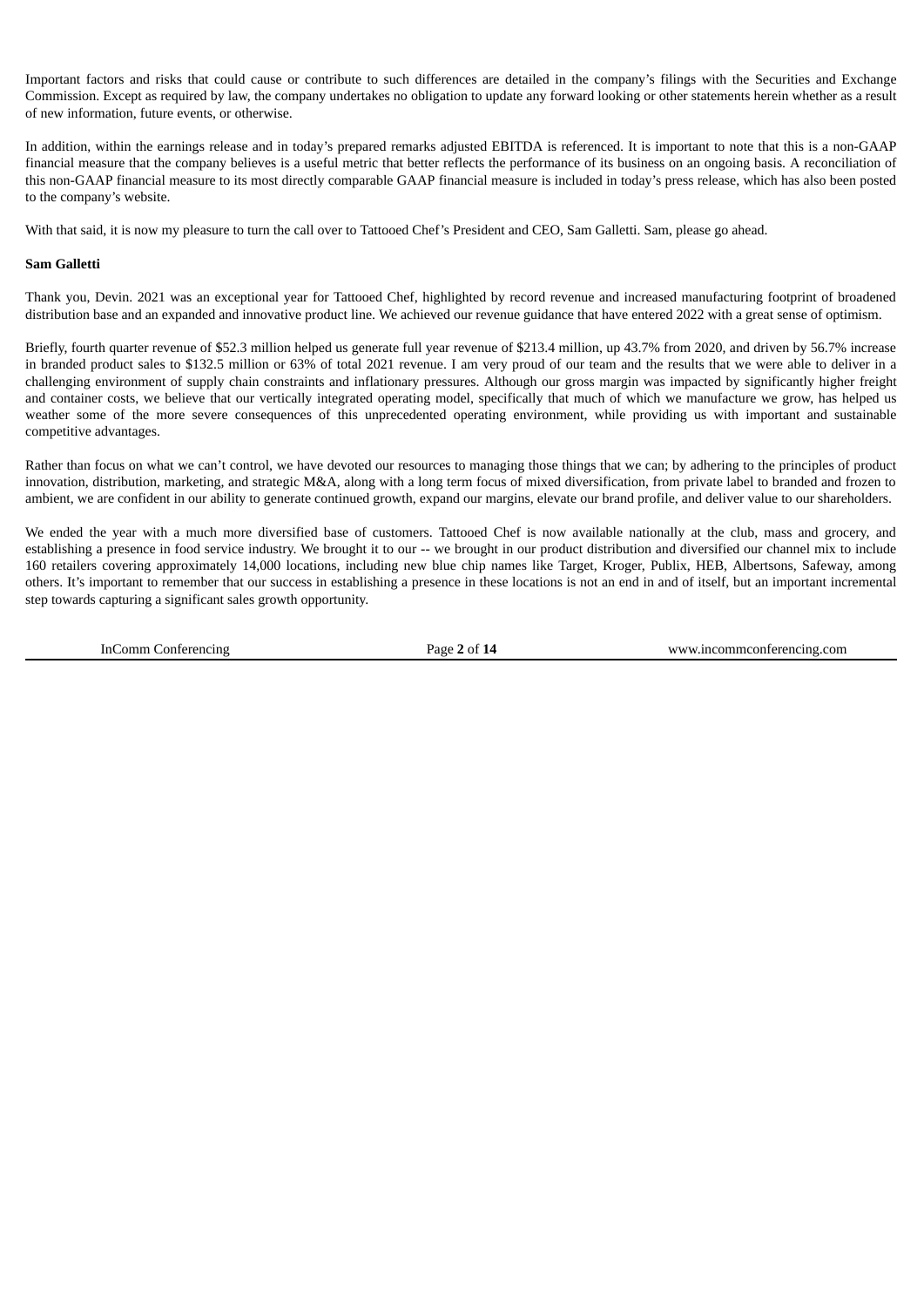While the breadth of our national footprint is important, it is the depth of our presence, represented by the introduction of new SKUs into existing national distribution points that will help drive our growth. At the end of 2021, we expanded our total doors to over 14,000, our total distribution points over to 100,000. We view this as a significant accomplishment when considering we exited it 2020 with just over 4,000 stores and 23,000 points of distribution. We are continuing to pursue the significant organic growth opportunity and have a long term goal of having 30 frozen SKUs in each retail location.

The channel diversification and broadening distribution is manifesting itself in the consumption data as measured by spins IRI. Tattooed Chef's year to date growth performance through 12/26/2021 in mule (PH) load (PH) is extremely encouraging. We are the fastest growing health and wellness brand in the categories in which we compete, which includes frozen appetizers and snacks, breakfast, entrees, and vegetables. For example, in frozen breakfast we grew retailed dollars 496% and are the number one health and wellness brand as measured by spins and the fastest growing.

In the frozen entree category, Tattooed Chef is now number seven ranked health and wellness brand and growing the fastest of the top 30 brands in the category. Frozen entrees is by far one of the largest categories in the aisle, and we clearly have momentum and are taking market share. We also be view innovation through the lens of expanding product accessibility, which is why we are so enthusiastic about our upcoming entrance into ambient and refrigerated plant based products to complement our growing position in the freezer aisle.

In that regard, I am pleased that the integration of the acquisitions we completed in 2021 foods in New Mexico and Belmont confections is proceeding on track and provides us with substantial capacity to introduce new products. We believe that our investment thus far to upgrade the facilities, increase automation will allow us to dramatically increase throughput and meet anticipated demand for these products. This will support our efforts to unlock greater shelf space and expand our channel penetration beyond retail and club.

With respect to foods in New Mexico, the Karsten facility is scheduled to open during the beginning of the second quarter, with an initial focus on manufacturing a variety of salty snacks. The Albuquerque facility, which produces Mexican foods, including quesadillas, burritos, and other handheld items and sauces, has commenced manufacturing Tattooed Chef branded products. These products began shipping to Kroger earlier this month and we expect further distribution throughout this year.

InComm Conferencing Page **3** of **14** www.incommconferencing.com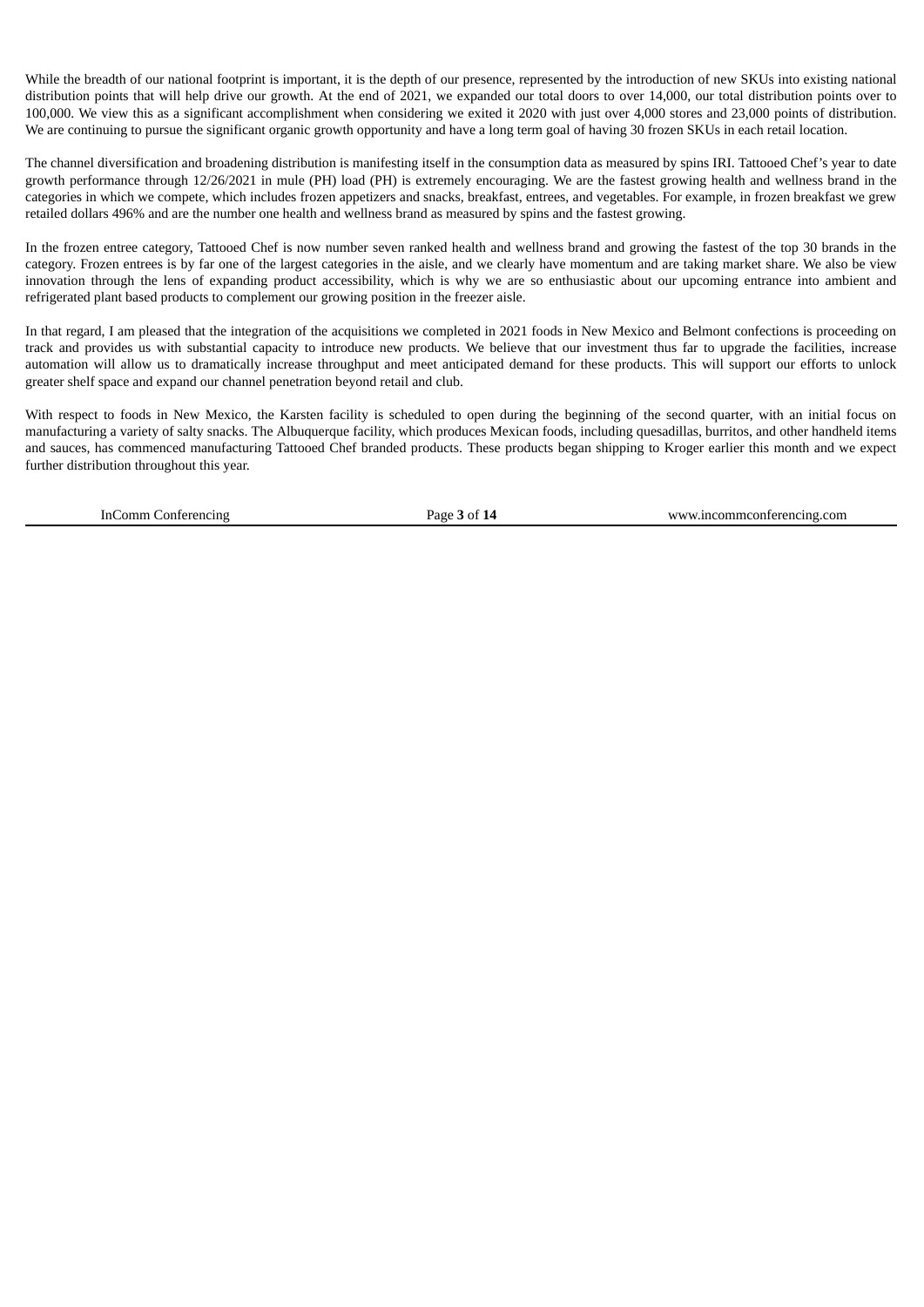Belmont Confections which we acquired in December 2021 adds even more capacity, allows us to produce a variety of bars. We are currently co-packing out of that facility and will begin transitioning to Tattooed Chef branded bars beginning later this quarter. Our inaugural entry is the first of its kind Brain Fuel oat butter bar powered with adaptogens that help to reduce stress, promote mental balance, and provide long lasting focus. This product was featured at Expo West and samples were shown to attendees including buyers at the show. We are expecting shipments to be ready during Q2. And I want to emphasize that our branded products will carry higher margins in our current co-pack products.

The addition of these facilities and associated capital project investments has increased our total manufacturing capacity to more than 315,000 square feet, a four-fold increase from 2020. They're also expected to support up to an additional \$300 million in annual revenue in the next two to three years.

We are also investing in cold storage solutions to further strengthen our process and production to reduce associated costs. We have contracted a lease for cold storage in April and expect to be in raw material storage in the coming weeks with full product storage and pickup opportunity. This is a beautiful turnkey facility. We estimate that these initiatives will produce an approximate 50% annualized cost savings as compared to using third party storage units for the refrigerated and frozen goods. As a point of reference, in 2021, we spent more than \$5.8 million in cold storage.

Perhaps, most importantly, we expanded our team of professionals to help support our growth this year and beyond. We welcomed Gaspare Guarrasi as Chief Operating Officer in late 2021 to lead our global operations in production, with a current emphasis on robotics and automation. We have also added a director of FTC compliance and technical accounting, director of sox (PH) compliance, vice president of sales and support logistics, and vice presidents for all of the manufacturing facilities in the United States.

It's been an exciting and productive full year as a public company. And I want to thank each of you for your continued interest and support. We have accomplished a lot and we have learned a lot. And although our story has many chapters to be written, I am confident that we are well positioned to achieve our objectives and deliver shareholder value.

I'd like to turn over the call to Sarah to discuss our innovations and marketing initiatives. Sarah.

#### **Sarah Galletti**

Thank you and good morning everyone. As we proceed with our vision of creating a new food category, we are very excited to achieve continued diversification within our product portfolio over multiple categories and find new ways to expand our presence and our multi-dimensional brand. We curate our product line with the overarching goal of creating better free foods coupled with the familiar foods we know and love; we call it nostalgic innovation.

InComm Conferencing Page **4** of **14** www.incommconferencing.com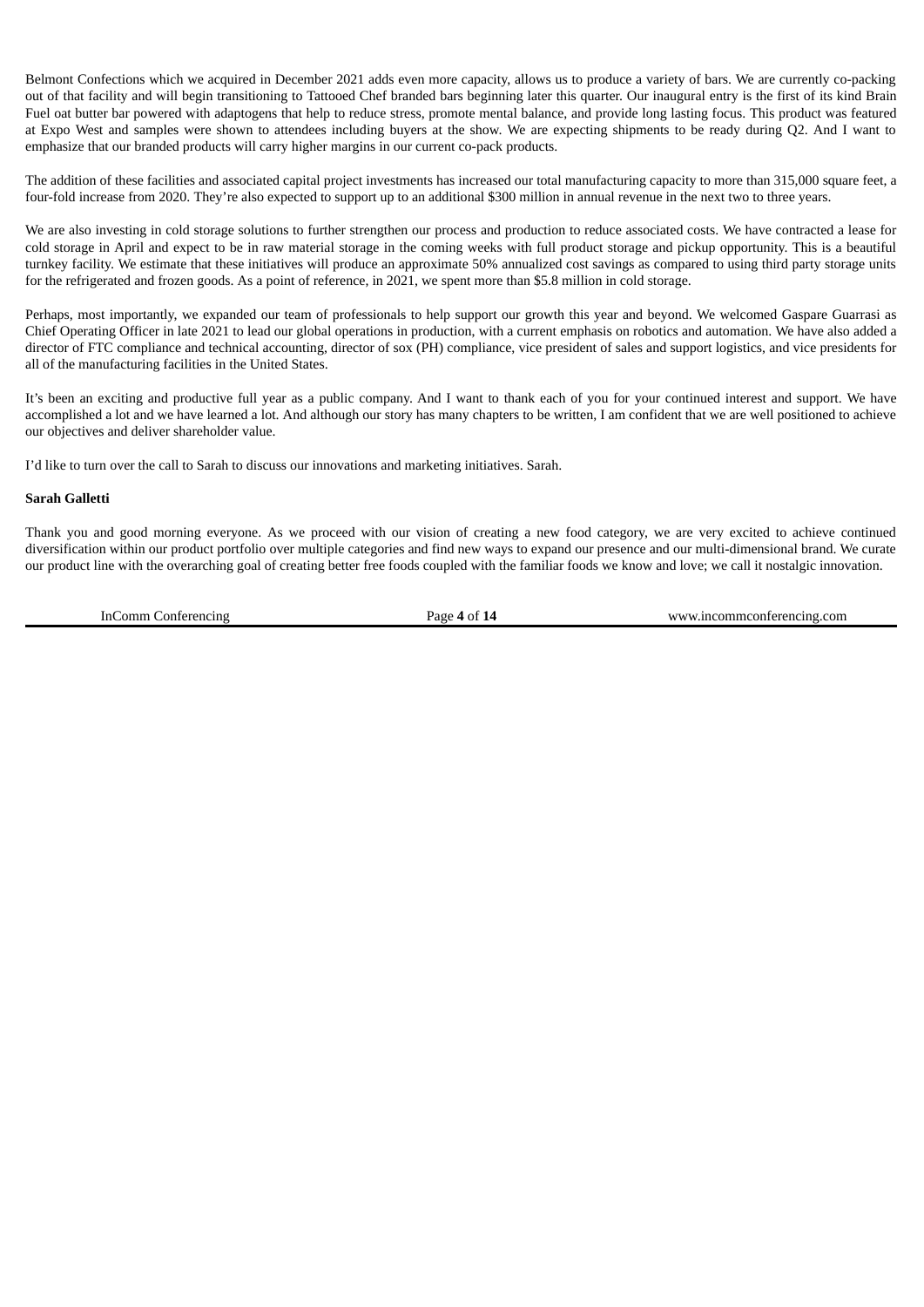Through 2021, we added 40 new, delicious, and innovative creations, more than double the product introductions in 2020. Looking at 2022, we have a pipeline of more than 250 new products, including the upcoming introduction of our refrigerated plant based bars, a range of Mexican items, and woodfired pizzas. We continue to see growing consumer interest in plant based foods. And in the last year, our products have performed consistently well in the market. Within the single serve plant based frozen entree space, we hold six out of the top 10 products. Innovation has been a key growth driver for the tattooed chef brand. We nearly doubled the number of branded SKUs to 73 and expanded from five product categories to seven.

Our marketing efforts ramped up later in the year, and we continue to test and refine our playbook making a concerted effort to diversify our media mix and appropriately allocate our spend to promotional efforts that align with our brand and our target customers, including YouTube, Spotify, General Market Network TV, Programmatic Connected TV, as well as social channels such as Instagram, where consumers are highly engaged with our brand.

We focused our spend and tested them in various regions. They were strong performers giving us a really effective return on ad spend and amplifying the growing organic reach that our social platforms and product packaging efforts create for the brand. In Q4, we strategically shifted our social media aesthetic to present ourselves as an all-encompassing lifestyle brand. We're focused on showcasing real and authentic moments, whether that be of people enjoying our innovative plant based foods, or jamming out to our latest tasty jam, Spotify playlists. Our main goal is to connect with our audience, and in a way that is different from other brands, which means showing up differently on purpose.

We believe that we are just scratching the surface. As a leader in leveraging marketing tools, we are driving new consumers to our brand, to the freezer aisle, and to our retail partner stores. In 2022, you'll see us accelerating with our most aggressive marketing to date to build consumer awareness and engagement. This will allow us to expand our community and build loyalty to our Tattooed Chef brands and our evolving product line.

With that, I will turn it over to Stephanie to review our financial results. Stephanie.

#### **Stephanie Dieckmann**

Thanks, Sarah. And good morning everyone. Revenue in the 2021 4th quarter increased 32.2% to \$52.3 million from \$39.6 million in last year's fourth quarter. The increase was due primarily to 21.7% rise in Tattooed Chef branded product revenue to \$29.2 million from \$24 million in last year's fourth quarter. For the quarter, branded revenue accounted for 56% of total revenue compared to 61% in the comparable prior year period.

InComm Conferencing Page **5** of **14** www.incommconferencing.com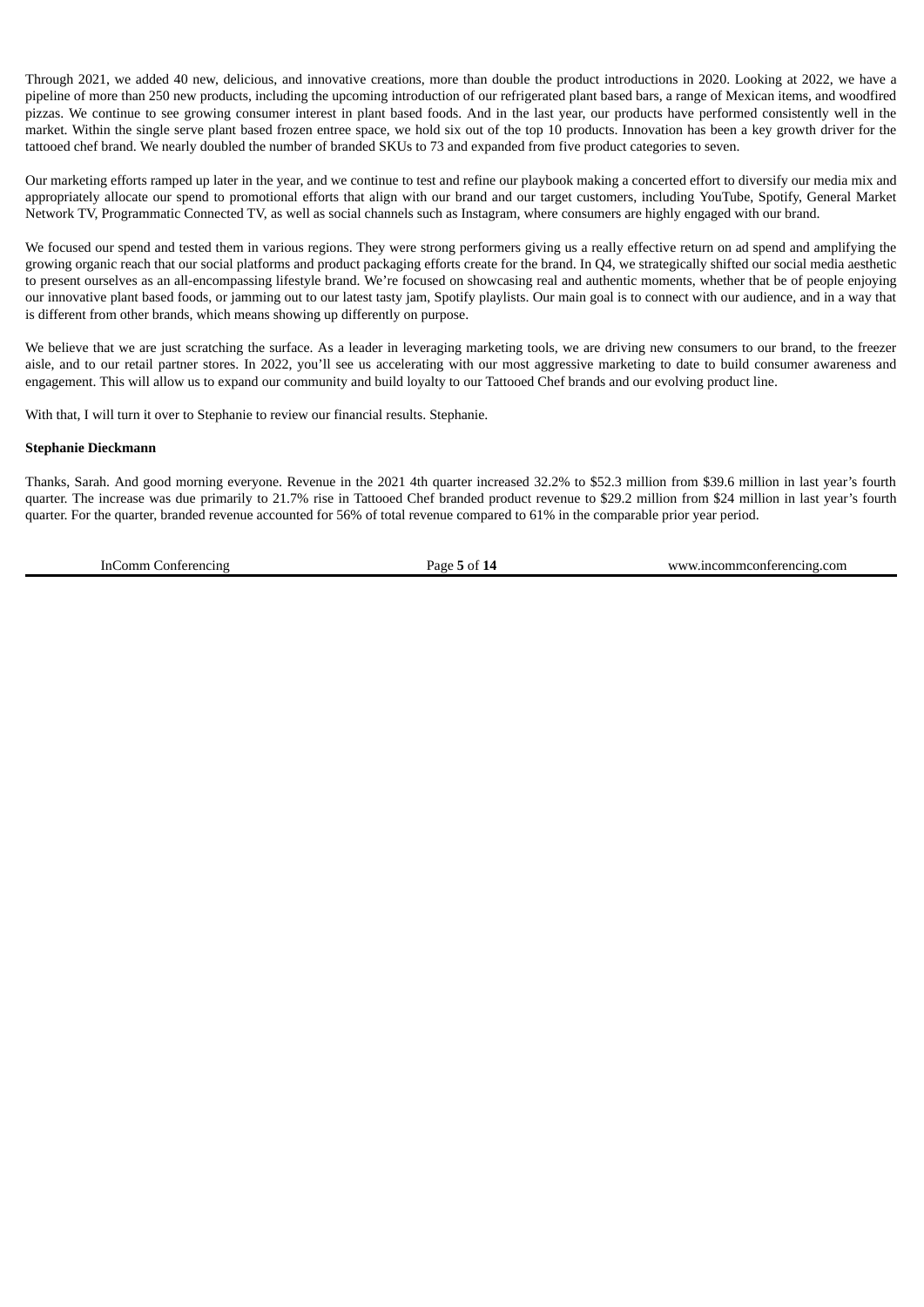During 2021, we began offering new promotional programs on sales of Tattooed Chef branded products to some new and existing customers. As a result, as of year end, we have accumulated an allowance from 2021 sales for promotional programs of \$4.13 million.

Gross profit in the fourth quarter was \$1.1 million or 2.1% of revenue compared to \$4.4 million or 11.1% for the prior year period. Full year 2021 gross profit was \$22.1 million or 10.4% of revenue, as compared to full year 2020 gross profit of \$21.7 million or 14.6% of revenue. The gross margin decline for full year 2021 included the additional promotional allowance (PH) mentioned above and freight and container costs of \$31.3 million compared to 2020 costs of \$18.4 million, which is an increase of 70.5% or \$13 million.

Gross profit also reflected the impact of lower margin, private label, and co-packing products being produced at our recently acquired New Mexico and Belmont Confection facilities, partially offset by higher revenues and improved production capacity. We expect that gross margin will be positively impacted as we transition the acquisitions in both New Mexico and Ohio from private label co manufacturers into manufacturing tattooed chef branded product.

This combined, with the expansion of products into refrigerated and ambient space, will provide increased margins. We will also be making investments in equipment for our frozen products of \$20 million that will increase our production capacity, improve yields, decrease labor costs, and allow us to remain in our same manufacturing footprint.

Operating expenses decreased to \$14.8 million in the fourth quarter of 2021 compared to \$19 million in the prior year period. The decrease in operating expenses was primarily due to merger related bonus stock plus cash, approximately \$13.6 million incurred in the fourth quarter of 2020 offset by the higher sales and marketing costs spent in 2021, which we view as important investments in our continuing growth. As Sarah mentioned, we believe that these investments have helped drive revenues and establish the foundation of a recurring loyal customer base to support our planned new product introductions this year.

The loss before provision for income taxes was \$13.5 million compared to Q4 2020 income before provision for income taxes of \$23.5 million. In Q4 2020, the company recognized a non-recurring gain of \$37.2 million on settlement of a contingent consideration derivative liability related to the fold (PH) back shares, which were remeasured with changes in fair value.

InComm Conferencing Page **6** of **14** www.incommconferencing.com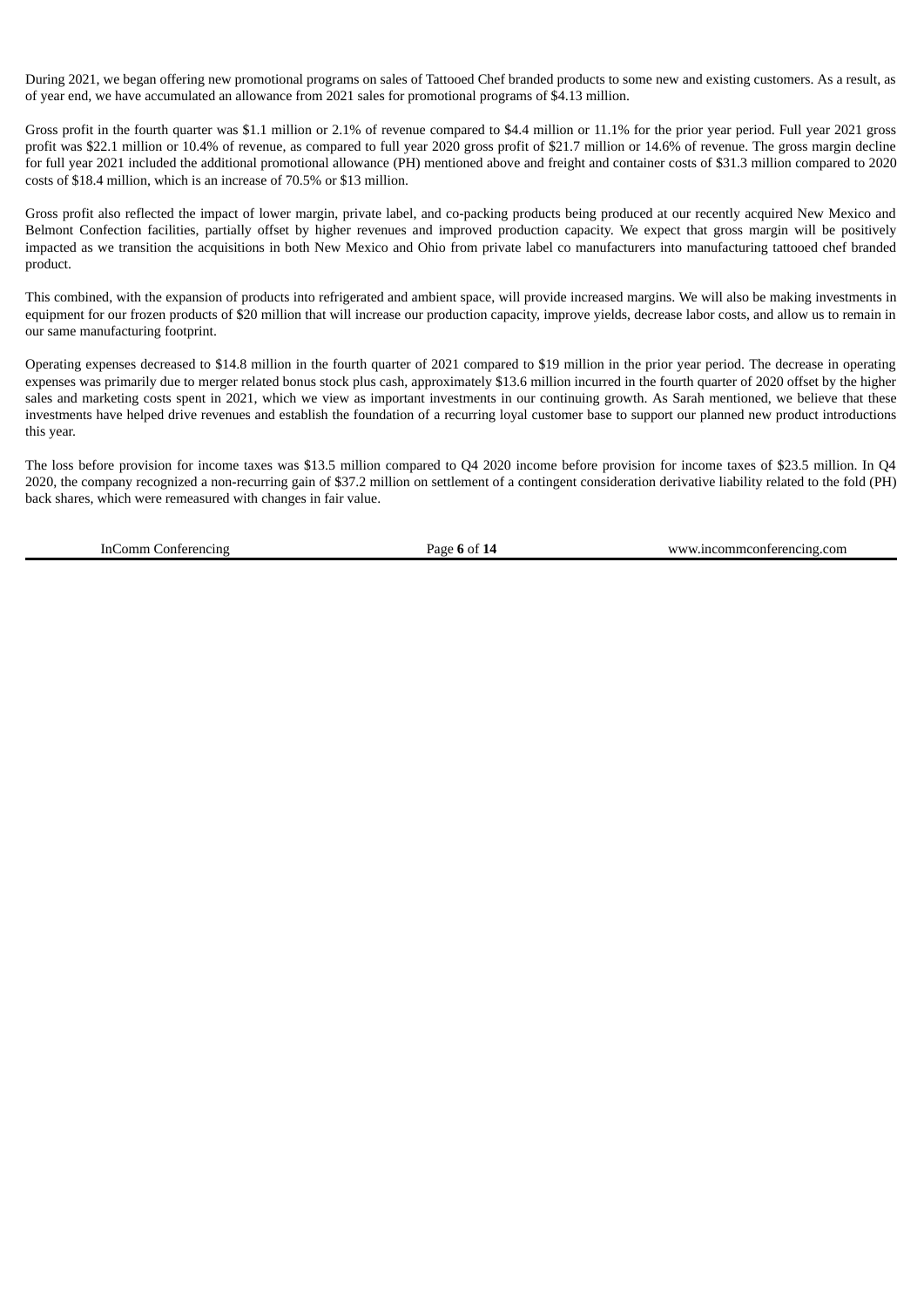Income tax benefit was \$0.4 million compared to an income tax benefit of \$42.1 million in Q4 2020. The 2020 income tax benefit was resulted from the merger transaction that has step up in the tax basis of intangible assets and the change in tax status from an S corporation to a C corporation. With respect to 2022, we believe that income tax will be aligned with our operating results.

Net loss for the quarter was \$13.1 million compared to net income of \$65.6 million in Q4 2020, which included the above referenced \$42.1 million income tax benefit. Adjusted EBITDA loss was \$11.4 million compared to adjusted EBITDA loss of \$1.7 million in Q4 2020. The quarter over quarter variance was due primarily to lower gross profit margins and higher sales and marketing expenses as we discussed earlier.

We continue to maintain a strong financial position. At December 31, 2021, cash and cash equivalents were \$92.4 million and long term debt was \$0.7 million. Net cash used in operating activities was \$51.3 million for full year 2021 compared to net cash used in operating activities of \$13.4 million last year, which included \$4.3 million increase in accounts receivable resulting from increased revenue, a \$10.7 million increase in inventory, a \$2.1 million increase in prepaid expenses, mainly due to the increase in prepaid advertising expenses, and a \$4.6 million decrease in accounts payable, accrued expenses, and other current liabilities.

Capital expenditures increased to \$63.8 million from \$7 million last year, and primarily reflected that we used \$16.9 million to purchase property, plants, and equipment to enhance our production processes and efficiencies, as well as \$46.9 million to complete the two strategic business acquisitions in 2021.

Turning to our outlook for 2022, it is important to understand that we are continuing to operate in a challenging inflationary environment, which is most evident in our freight and container costs, which are incorporated in our cost of goods sold, while managing through certain supply chain constraints. With that in mind, we expect 2022 annual revenue of \$280 to \$285 million driven by a combination of new product introduction and a significant increase in retail distribution via new relationships as further penetration of existing accounts, compared to 2021 supported by capacity acquired in 2021.

With respect to the cadence of this growth, we expect that the first quarter of 2022 will benefit from \$6 to \$8 million of advertising in relation to NVM sales that are not likely to recur later in 2022. This increase assumes no material deterioration in general market conditions, or other factors related to COVID-19 trends.

|  | InComm Conferencing |
|--|---------------------|
|--|---------------------|

InComm Conferencing Page **7** of **14** www.incommconferencing.com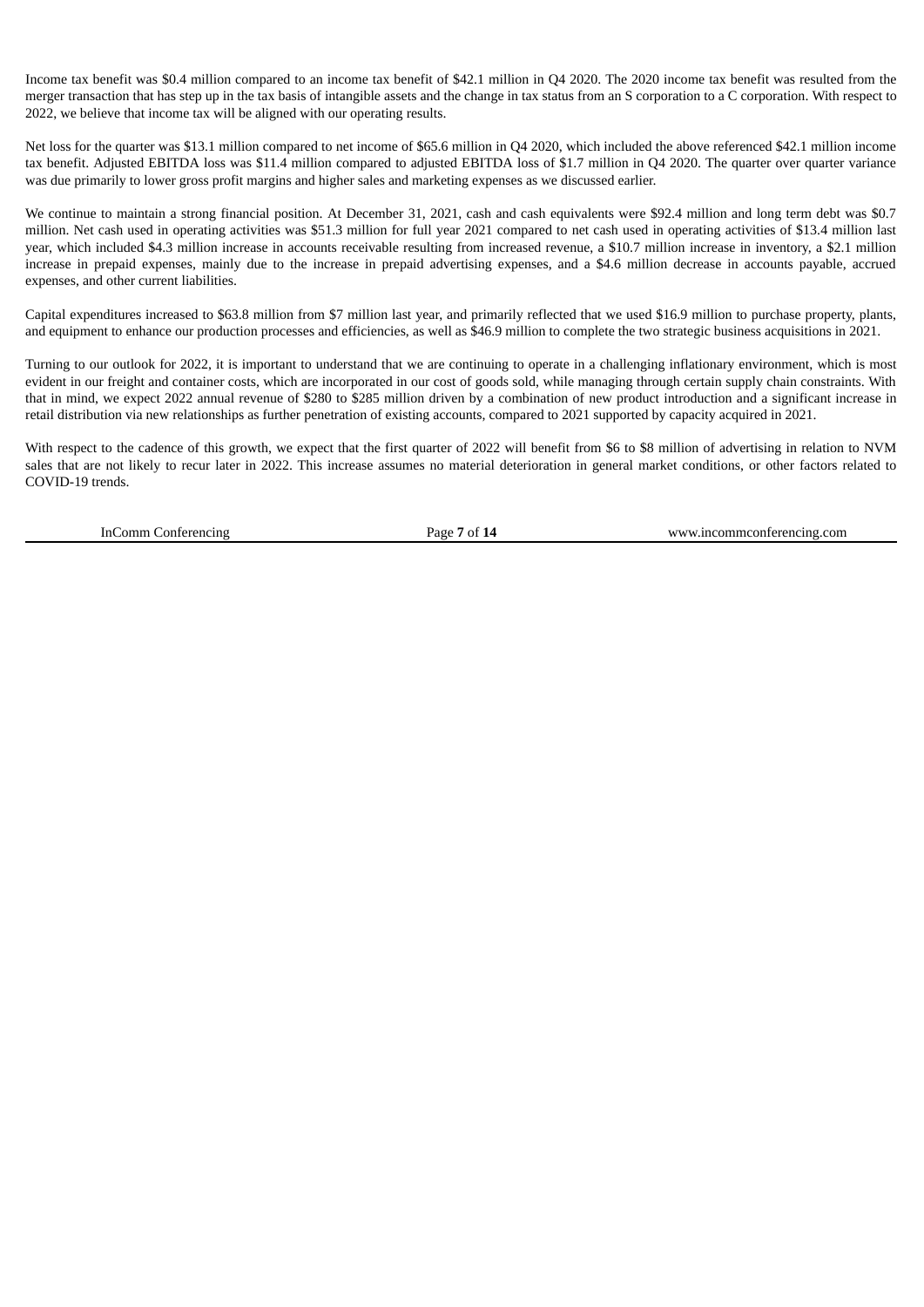Marketing expenses for 2022 are expected to be \$27 to \$32 million. We anticipate capital expenditures of \$20 million with investments to include additional automation machinery as well as robotics. This will decrease labor, improve yield, and increase capacity and throughput in the same manufacturing footprint.

Thank you all for your attention. And I'll turn the conversation back to Sam.

### **Sam Galletti**

Q&A now.

### **Operator**

Are we ready?

### **Stephanie Dieckmann**

We'll open up the call for Q&A.

#### **Operator**

Great. If you would like to ask a question, please press star one on your telephone keypad. A confirmation tone will indicate your line is in the question queue. You may press star two if you would like to remove your question from the queue. And for participants using speaker equipment, it may be necessary to pick up your handset before pressing the star keys.

Our first question is from Brian Holland, with Cowen & Company. Please proceed.

### **Brian Holland**

Yeah, thanks. Good morning, everyone. If I could start with just thinking about that 2022 revenue guide. Obviously, you exit the year at about a \$200 million run rate of your guiding to AD. Revenues have been fairly range bound throughout the year. I know there's a lot of distribution gains coming and in the rearview as well that you picked up. Just thinking about the cadence of the year on the top line, when do we expect to see that inflection towards a run rate that would point closer to that 280 or so range?

## **Stephanie Dieckmann**

As we stated, Q1 will be higher in revenue based on the NBN that we have already set up for the first quarter. You'll start to see that run rate in Q2 and Q3. And it's really us having all of that retail business throughout the entire year. Remember that a lot of the stores that came in were in Q3 and Q4. And so we'll continue to see that. Matt, do you want to add anything to that?

InComm Conferencing Page **8** of **14** www.incommconferencing.com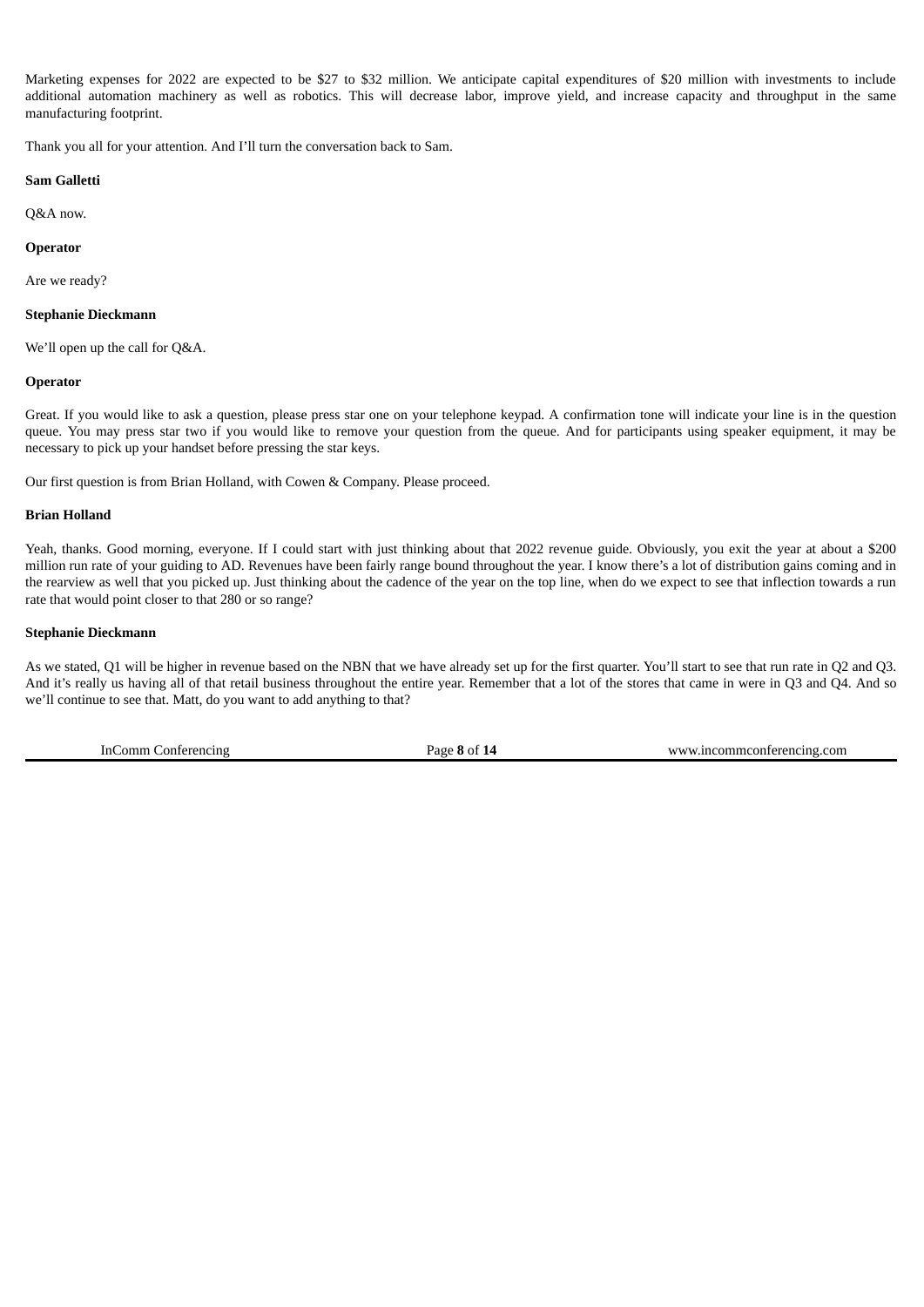#### **Matt Williams**

No, I would agree with that. I think that, you know, obviously, Brian, the new distribution kind of started coming into effect, obviously in the third and fourth quarter of 2021. And so what I would, you know, like Stephanie said, you'll see that run rate clearly in Q3 and Q4, not only with the overlap that we're going to get from the new business that came on in 2021, but also those new gains that we're starting to see as customers are resetting with the commitments we've gotten so far this year.

#### **Brian Holland**

And just to clarify, so we got the commitments in 2021, but the sales don't hit until 2022. Is that the way to think about this?

#### **Matt Williams**

Yeah. Yes. And, you know, usually a lot of early, you know, end of Q3 -- or end of Q4 startup Q1 resets are happening now, and you'll start to see that product shipping in Q1/Q2 for the Q3/Q4, you'll start to see the full revenue benefit of that.

#### **Brian Holland**

Okay, understood. And then if I just move down to the gross margin, so it seems like, if my math is right, based on the promotional allowance I believe, Stephanie, that was about an 800 basis gross margin hit it, but that is one time. So that's not a factor as we look at the 2022, like that gross margin should snap back, did I hear that right?

## **Stephanie Dieckmann**

We'll see snap back. What happens when you first build that accrual is you take that hit up front for the promotional allowances, and then you're looking at differences between it, and promotional spend that we're seeing. We happen to know that there were sales that occurred in Q4 that the promotions were moved earlier into Q1 2022, and so we wanted to make sure that we had that fully accrued for. We will continue to promote the brand in a way that is healthy and competitive, but that is certainly higher than we expect it to be for Q1 2022 and into 2022.

#### **Brian Holland**

Understood. And then I guess last one for me, and I'll pass it on, it's just thinking about your balance sheet position and capital needs. You got \$90 million of cash, you got -- you've given the gross margin guidance, we know what the marketing spend is going to be. So you have \$30 million in marketing, you had \$20 million of CapEx, there's obviously other operating expenses there. And then, you know, whatever the working capital dynamics might be, just help us think about sort of your position there. And your, you know, the likelihood and the optionality you have on needs for capital and sources of capital over the next 12 months.

InComm Conferencing Page **9** of **14** www.incommconferencing.com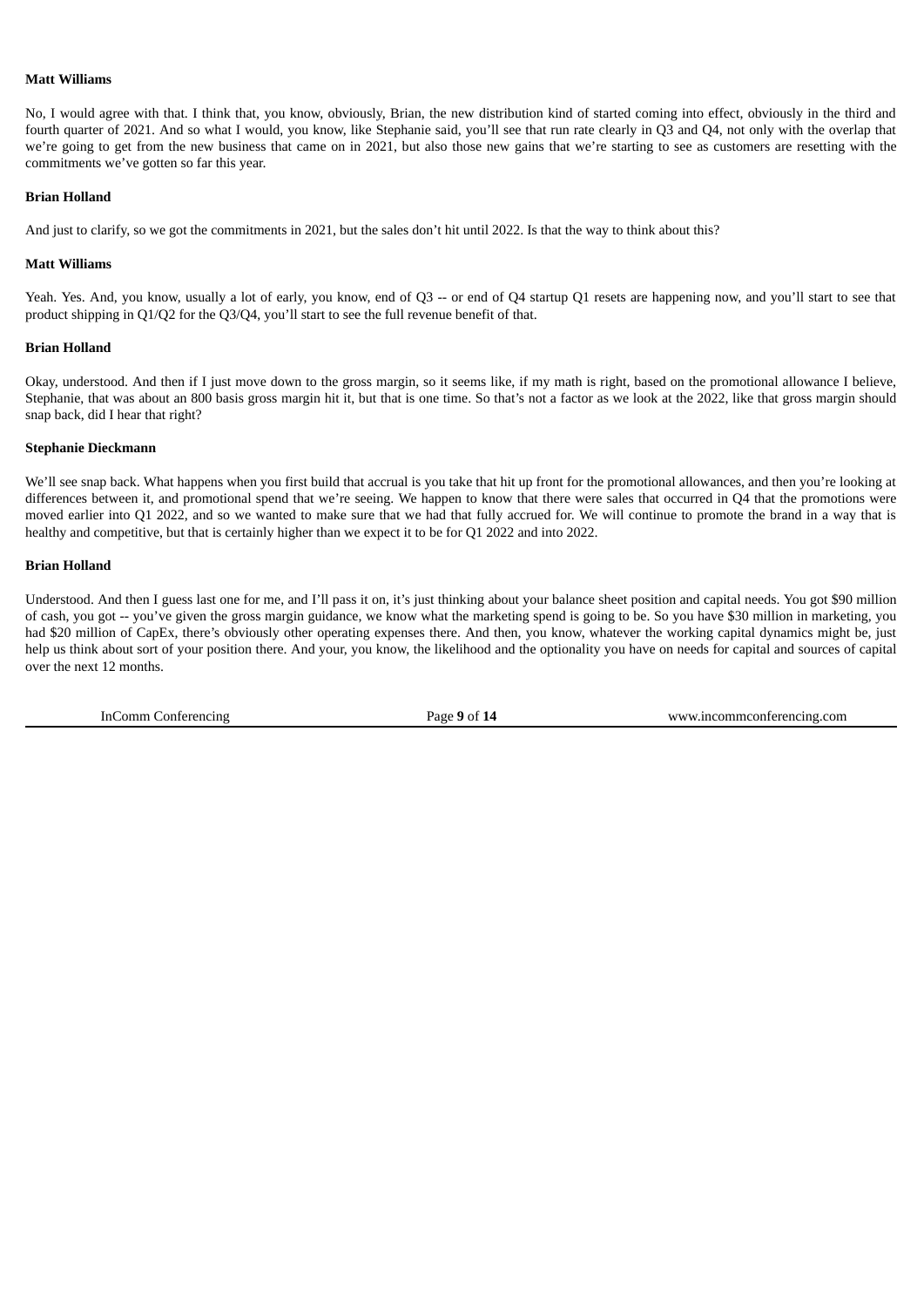## **Stephanie Dieckmann**

So one of the nice things and fortunate things that we did last year is we utilized cash to fund the acquisition. And so the cash (PH) per (PH) looks incredibly high for 2021. Whereas when we roll into 2022, we don't have any real debt on the balance sheet, I believe that there's \$0.7 million. And so we have the opportunity to finance the equipment. And that's what we're looking into right now while interest rates are so low. We believe that we have enough cash at this moment in time in order to make it for the next couple of years, even with the inflationary pressures that we're facing today. On top of that, we expect to start seeing profitability in the back half of 2023. And obviously, that certainly helps with cash.

#### **Brian Holland**

Okay, thanks. I'll leave it there. I appreciate the color. Best of luck.

#### **Stephanie Dieckmann**

Thank you, Brian.

#### **Operator**

Our next question is from Rob Dickerson with Jefferies. Please proceed.

## **Rob Dickerson**

Great, thanks so much. I just had a question, I guess, kind of an operating expenses slash, you know, the step up in the marketing expectation for the year. You know, I guess, you know, if we go back 2020, right, and we think about, you know, kind of what, where we thought the business to be, let's say in '22 or '23, right, that's, that's changed for a number of different reasons. That said, you know, SG&A is obviously increasing at a much faster rate than I think we would have expected and, you know, faster than we're seeing sales. I'm just curious, you know, as you kind of thought through the budget for '22, you know, do you just basically say, look, it's very -- or it's essentially imperative for us, you know, to be supporting the brand, especially the new innovation, to make sure that we're getting the velocity so we need to continue to lean in to take those expenses up higher relative to sales growth, which is obviously putting more pressure on your margin outside of anything that's happening in cogs (PH). Just kind of curious as to -- and I'm asking you too, because, you know, I mean, if we think about kind of what the implied EBITDA margin is probably for '22 relative to what we thought it would have been two years ago, it's obviously much lower. But it's not just because of cogs (PH). It's actually because of a much faster rate in SG&A spend. That's my first question. Thanks.

InComm Conferencing Page **10** of **14** www.incommconferencing.com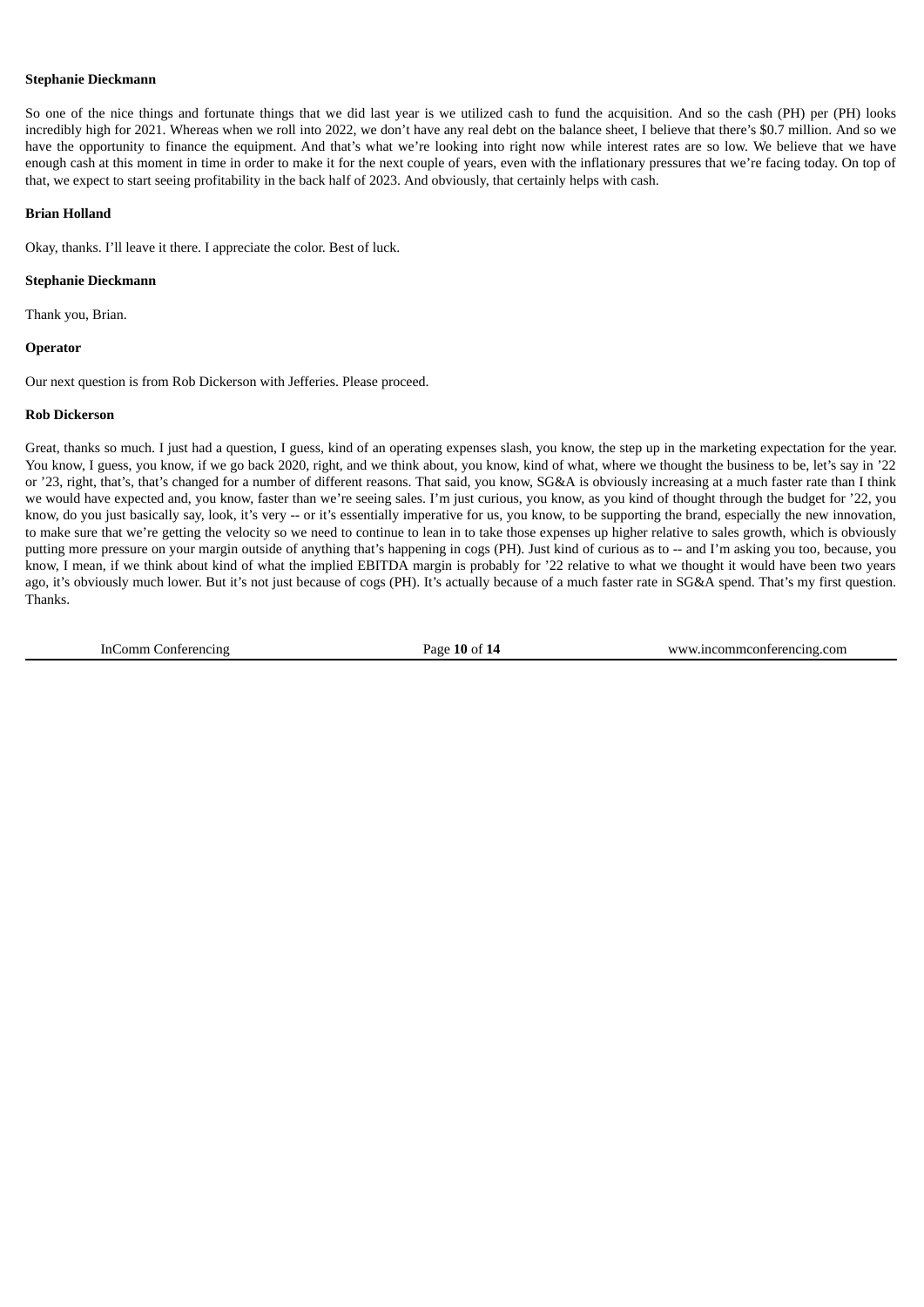#### **Stephanie Dieckmann**

So I think that part of what we've seen in the increase of SG&A, has also been the build in infrastructure. One of the bigger hires that Sam discussed earlier in the call is we hired a Chief Operating Officer. And as you might recall, it is one of those things that I was pulling double duty there for a while, and we understand the need to have me focused in one place and have somebody focused on operations, without that overlap so that we can continue to run this business as we grow.

We've also made several additions to the infrastructure within not just for what we need last year, but really looking forward to the staffing needs for growth in 2022 and 2023. And ensuring that we had time to pick the correct candidates, have them trained, have them understand the way that Tattooed Chef works, rather than coming in too late for those items, like sox (PH) compliance, that is going to be incredibly important to us in 2022 with the growth and accounting, and the need, honestly, just to step up, that department.

We'll continue to spend on marketing and advertising because it's important to the brand. And even our budget, where it's going to be at for 2022, we don't feel is near where some of our competitors are. And we feel that it's important that Tattooed Chef become a household name today, rather than waiting until inflation resides or, you know, issues throughout the world resolve themselves.

#### **Rob Dickerson**

Okay, fair enough. I guess, it sounds like then from here, as we get through '22, kind of that, you know, incremental rate of spend in SG&A starts to kind of balance out, right, that starts to normalize from here. And then that's where you get the incremental operating leverage in kind of back half profitability of '23. Is that fair?

#### **Stephanie Dieckmann**

Yes.

## **Sam Galletti**

Hey, Rob, this is Sam. I think also, as far as the marketing spend, you know, one thing that, you know, when we first started a year ago, one thing was, the people looked at, is they wanted to get more comfortable with the brand diversification because we were concentrated in club. And club could be, you know, you know, it's club, it's a different world than traditional conventional retail. What people wanted from us is they wanted us to get that distribution into conventional retail; and conventional retail costs a lot of money. You know, like, we built the brand in club, and you could do it pretty -- with a pretty, not aggressive marketing spend, but once you get into this conventional retail world with this national distribution, it takes a lot of money. But it is really where the value comes in, once you start getting that distribution, and that, you know, that all over the country that we have now.

| InComm<br>. Conferencing | . of 14<br>Page | www.incommconferencing.com |
|--------------------------|-----------------|----------------------------|
|--------------------------|-----------------|----------------------------|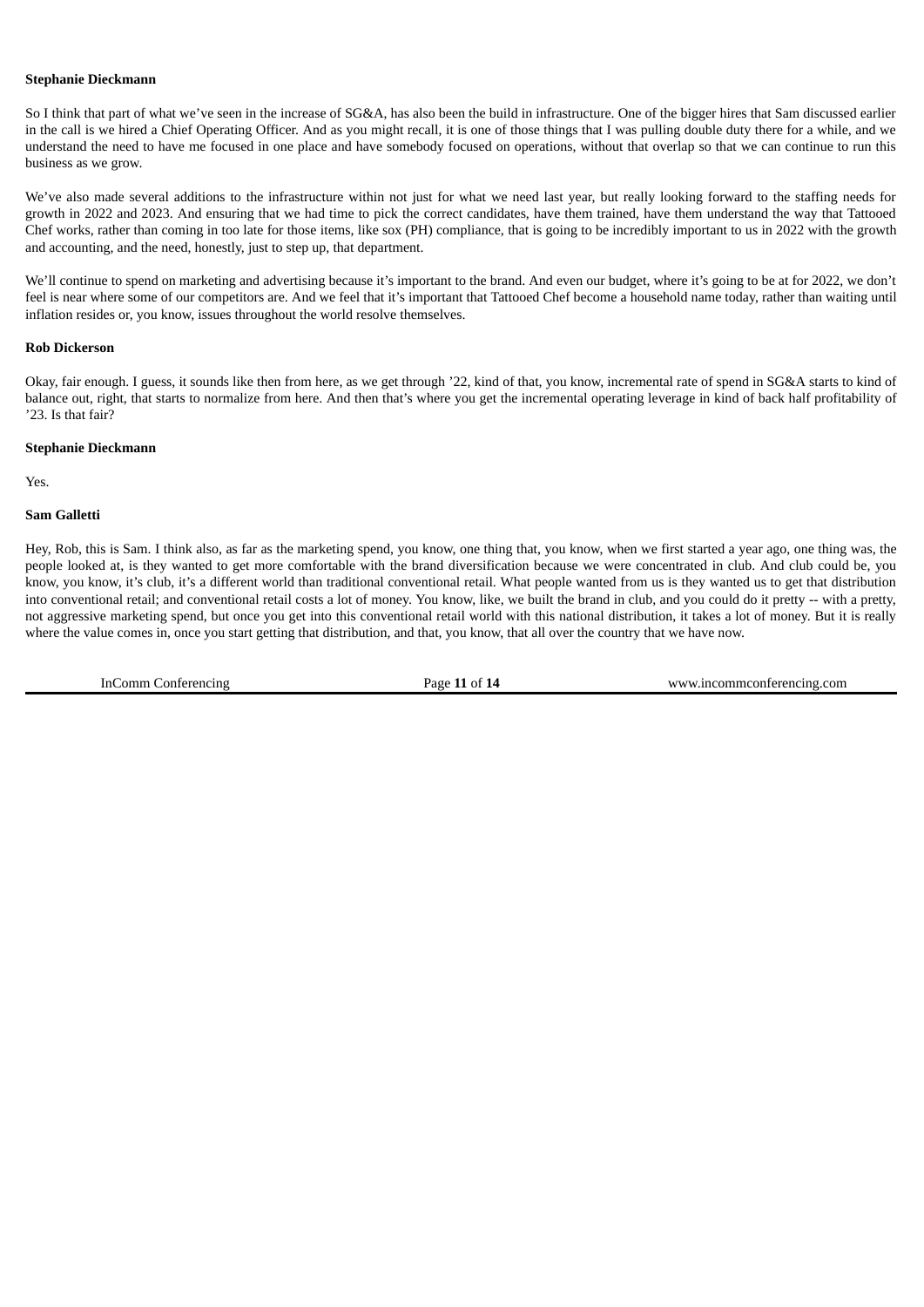So, you know, it is a big spend, as far as I'm concerned, but it's exactly what we needed to do to really build this brand for long term growth opportunities, and it's happening. That's what people wanted us to do. And that's what we did in 2020, '21; we got into almost 15,000 -- over 14,000 supermarket chains with Tattooed Chef brand. It's happening, and it's repeat business, and it's exactly what the goal is.

## **Brian Holland**

Okay, fair enough.

## **Matt Williams**

Rob, this is Matt, to just, you know, we had no insights department, right, we had nobody doing, you know, insights to help to support the relationships that we've established with, you know, key retailers like Target and Kroger and, you know, obviously, Albertsons, Safeway, even Walmart, for that matter. And so, as you evolve the business, we know that to support the long term longevity of our existing business, and, you know, how we are managing our velocities and our promotional spend, we needed to invest in the insights department and data, right.

So, you know, we've got more robust contracts than we had at the even the start of the year with spins; we've had to invest in insights contracts with Kroger, at a level that are different than probably what we expected at the start of the year, because our business is growing with them. And there's expectations on their side to partner with them, to drive insights as an up and coming brand partner. So, you know, those are -- I think those things are in place now. We're going to be able to leverage that insight and that information to continue to grow, but I don't see kind of further needs for that in the future as we continue to shift this mix towards traditional grocery business.

## **Rob Dickerson**

Okay, that's all extremely helpful. Really appreciate it. And then just quickly, I think Mr. Holland asked the question, I just didn't, and my apologies, I didn't really fully get it, so I'm gonna ask again -- in terms of the cadence to the year, right. I mean, it kind of sounds like what you're saying is, you know, you're still in some promotional flyers, let's say maybe on the club side in Q1, and that should help lift revenues a little bit. If we, you know, think about, you know, sales, you know, versus Q4. And then as you get some of the new distribution shelf resets in Q2, Q3, it steps up further from Q1. That's the first question. And then, just anything in terms of cadence on the gross margin side, given kind of where Q4 came in. And that's it. Thanks so much.

## **Stephanie Dieckmann**

So we expect to see increased gross margin, obviously, from Q4 into Q1 2022. And then I believe that we will start to pick up throughout the year, I think, where we will start to see the effects of automation will really be Q3 and more so in Q4. The automation doesn't occur within a facility all at one time. It's a very planned procedure. In paramount, we have five different production lines. And obviously, we would need to go through line by line in order to continue manufacturing and continue to make sure that we have product on the shelf.

InComm Conferencing Page **12** of **14** www.incommconferencing.com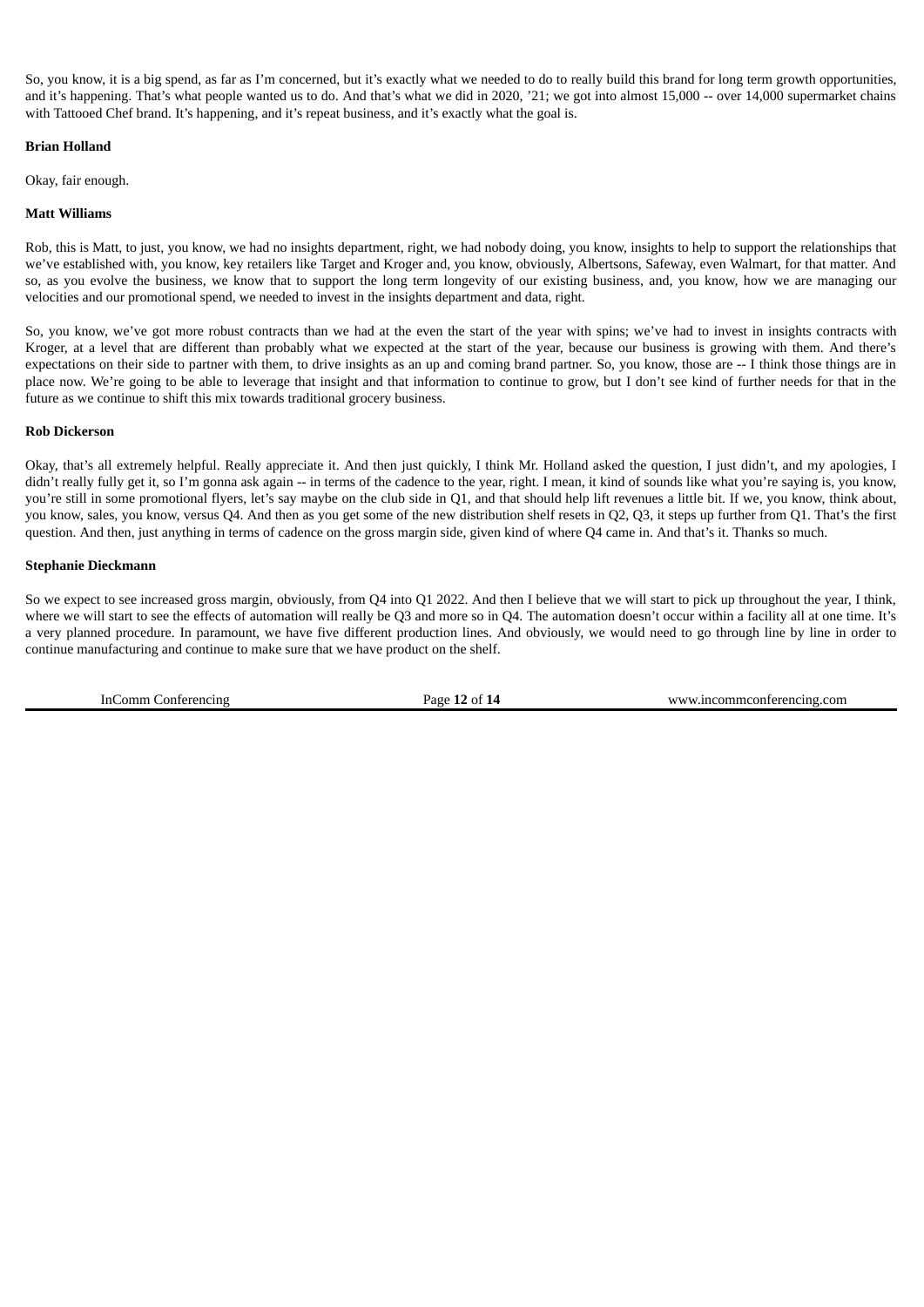## **Brian Holland**

Okay, fair enough, then --

## **Matt Williams**

Then on a quarterly revenue cadence again, I mean, you know, we still have this disparity of these promotional activities that we have in Q1 and Q2 that will be hitting, you know, obviously, with the club channel. I think that what Rob was asking is, when do we expect to see the run rate more of a normalized business, to get to that 280 to the guidance in revenue, and that will start to happen in Q3 and Q4 because of the diversification of the business moving more towards grocery and food and away from club.

## **Rob Dickerson**

Okay. Sorry about that. Thank you so much. Appreciate it.

#### **Sam Galletti**

Thank you.

# **Operator**

Our next question is from George Kelly with Roth Capital. Please proceed.

## **George Kelly**

Morning, everybody. Two questions for me. First, another question on the revenue guidance for 2022. Curious if you could talk about the ramp with these newly acquired facilities? And can you quantify the amount of revenue that you expect to come from them as part of your 2022 guidance?

## **Stephanie Dieckmann**

So let's talk first about New Mexico. New Mexico has started to ship products under the Tattooed Chef brand and the products are actually on the shelf in Kroger today. And there were a few burritos that were taken in handhelds. And we expect to see that continued growth out of New Mexico. And you'll probably really see that hit the market. Matt, when do you think that'll be?

#### **Matt Williams**

Most likely, I mean, it'll happen in March and April -- I mean, April, in May, will be the majority of the new products hitting.

## **Stephanie Dieckmann**

In the existing customers, correct?

## **Matt Williams**

Correct.

InComm Conferencing Page **13** of **14** www.incommconferencing.com